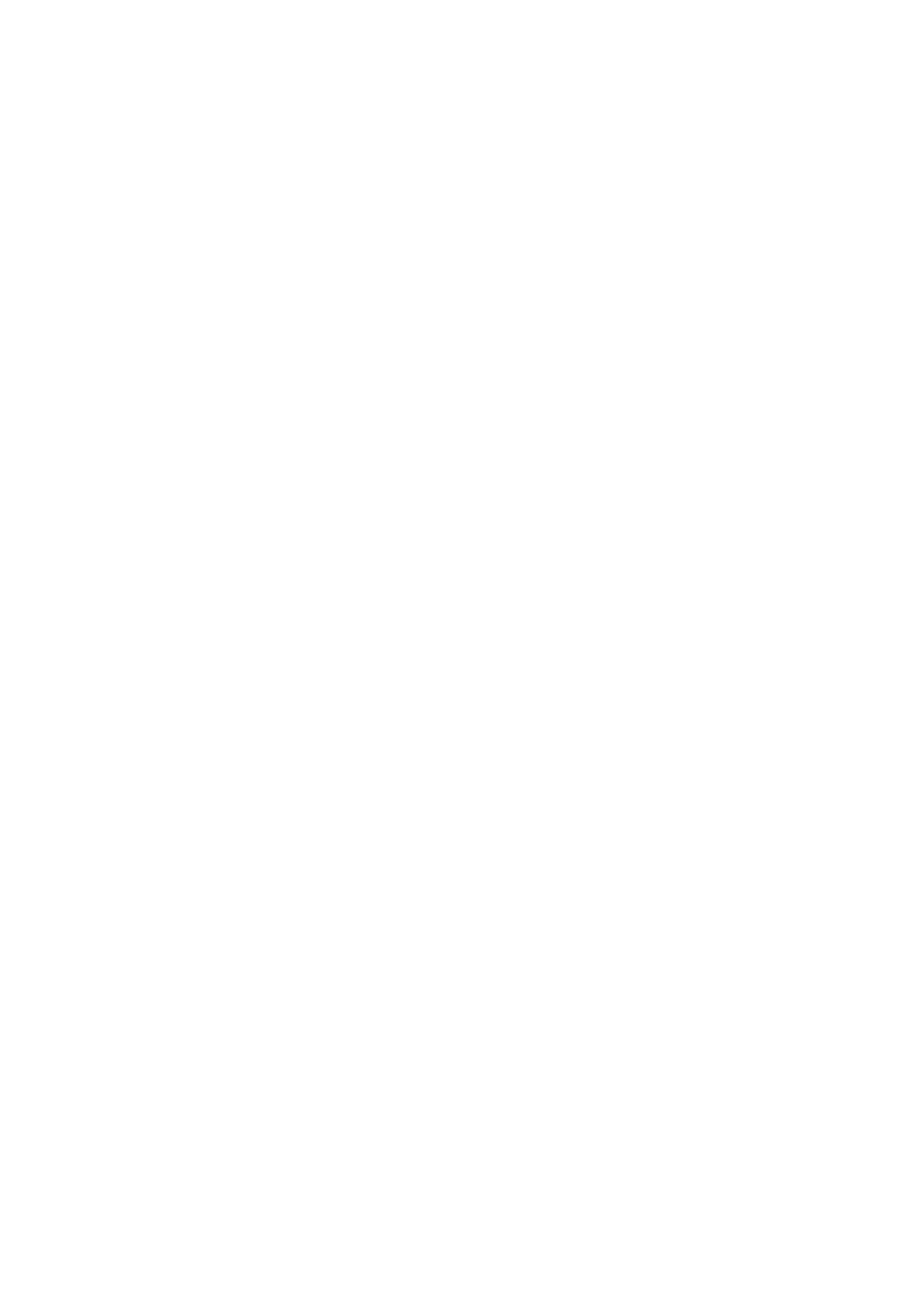# Values, World Society and Modelling Yearbook 2017

By Gordon Burt

Cambridge **Scholars** Publishing

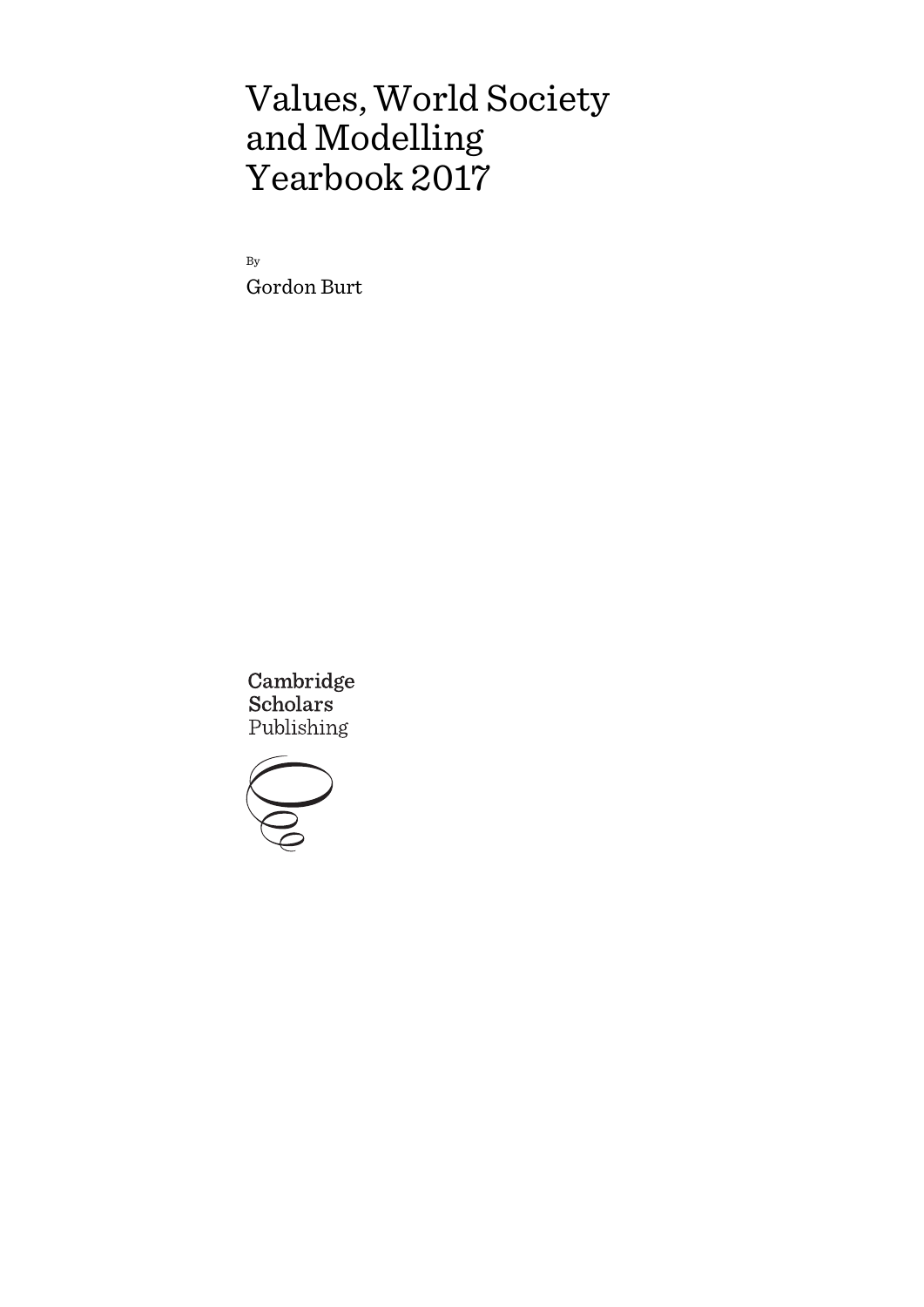Values, World Society and Modelling Yearbook 2017

By Gordon Burt

This book first published 2018

Cambridge Scholars Publishing

Lady Stephenson Library, Newcastle upon Tyne, NE6 2PA, UK

British Library Cataloguing in Publication Data A catalogue record for this book is available from the British Library

Copyright © 2018 by Gordon Burt

All rights for this book reserved. No part of this book may be reproduced, stored in a retrieval system, or transmitted, in any form or by any means, electronic, mechanical, photocopying, recording or otherwise, without the prior permission of the copyright owner.

ISBN (10): 1-5275-1116-2 ISBN (13): 978-1-5275-1116-3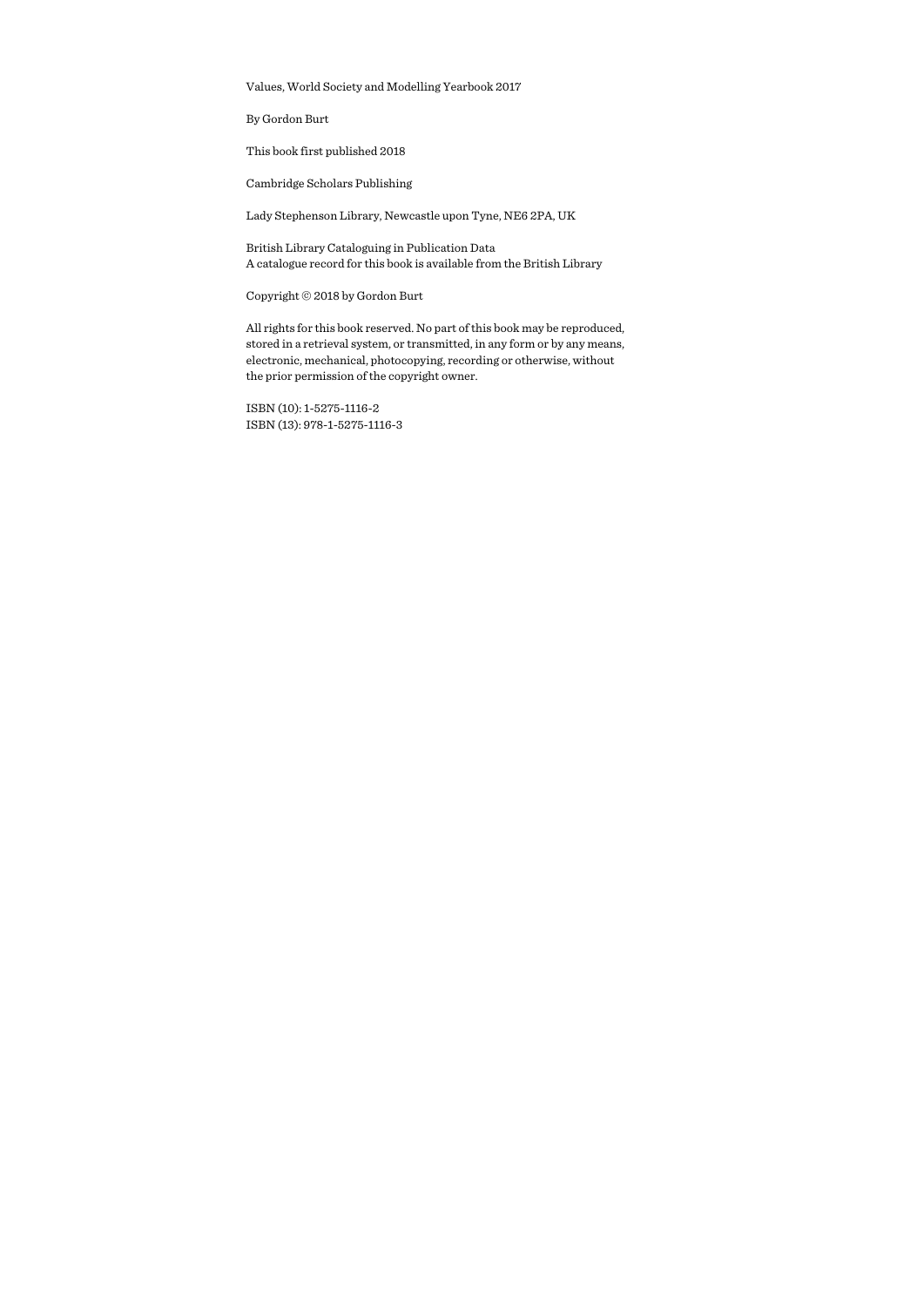# TABLE OF CONTENTS

| Introduction and Overview                                                   |
|-----------------------------------------------------------------------------|
| World Society in 2017                                                       |
| Rules in Society: Age, Gender, Ethnicity and Religion                       |
| UK, 2017: Mass and Gravity in Political Space                               |
| Power Trajectories: Western Dominance and Eastern Growth                    |
| Cultural Trajectories: Languages, Religions and Political Cultures          |
| Value Trajectories: Wellbeing, Wealth, Health, Peace and the<br>Environment |
| Knowledge Trajectories: Fermat's Last Theorem and Modularity                |
|                                                                             |
|                                                                             |
|                                                                             |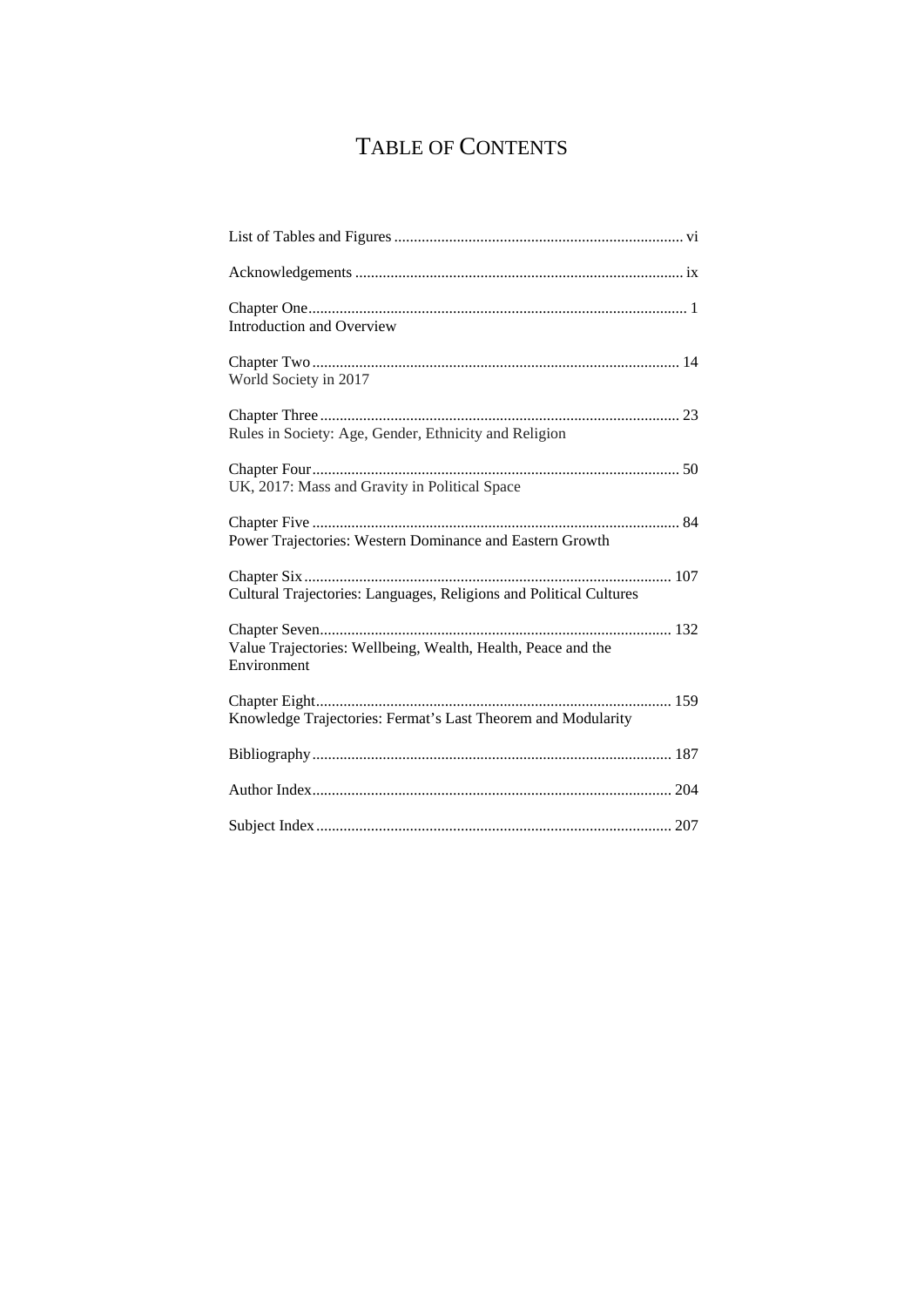# LIST OF TABLES AND FIGURES

### **Tables**

| Table 1.1 The chapters in <i>Conflict, Complexity and Mathematical Social</i>                                                                                                                                                                                                                   |
|-------------------------------------------------------------------------------------------------------------------------------------------------------------------------------------------------------------------------------------------------------------------------------------------------|
|                                                                                                                                                                                                                                                                                                 |
| Table 1.3 The chapters in Values, World Society and Modelling Yearbook                                                                                                                                                                                                                          |
| Table 2.2 Conflictual social relations: one day's headlines 19                                                                                                                                                                                                                                  |
| <b>Table 3.1</b> Prison populations: England & Wales, 2016, ethnicity and<br>Table 3.2 Prison propensity in selected European countries 31<br>Table 3.3 "Safety in prisons": deaths, assaults and self-harming  38<br>Table 3.4 Sex grooming. Victim and perpetrator statistics, England, 2010- |
| Table 4.1 General election (G), Opinion polls (O) and local elections (L),<br>Table 4.3 UK general election, 2017: final poll of polls; exit poll; and                                                                                                                                          |
| Table 4.4 Power allocation, UK 2017: votes, seats, vote-seat ratio, prime<br>Table 4.5 The percentage Conservative vote in different categories of                                                                                                                                              |
| Table 4.6 The range in percentages in Conservative and Labour vote in<br>Table 4.7 The contour structure for regions; x is % Conservative seats  65<br>Table 4.8 The matrix of distances between votes, seats and the centre G of                                                               |
| Table 4.9 UK general elections, 2015-2017: votes, seats for the parties  70                                                                                                                                                                                                                     |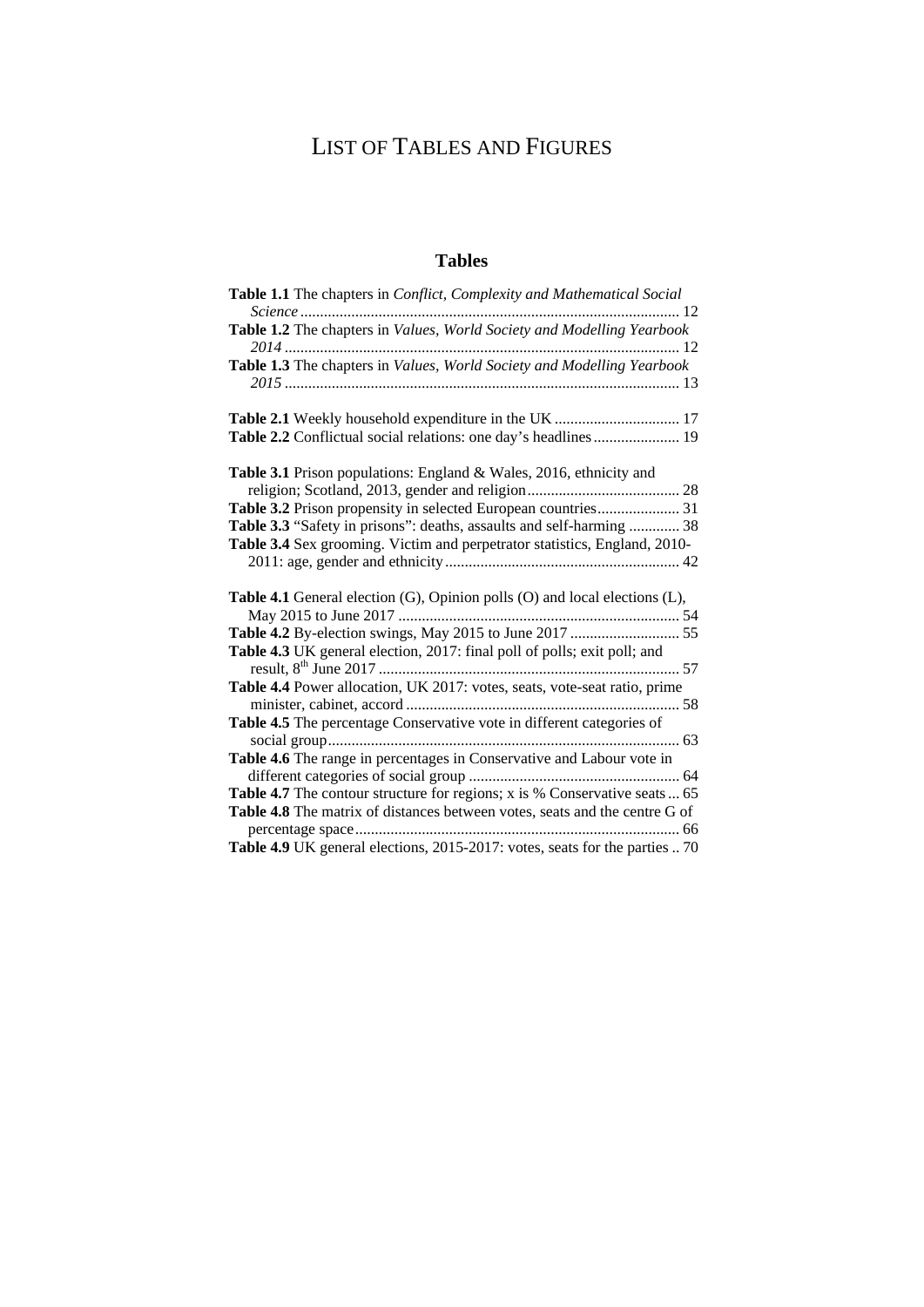| <b>Table 4.10</b> The relative attraction matrix A, voters in 2015 and 2017 78    |
|-----------------------------------------------------------------------------------|
| <b>Table 4.11</b> The 2017 result and the 1945-2015 trajectory parameters 81      |
| <b>Table 5.1</b> Area, population and population density of the continents,       |
|                                                                                   |
|                                                                                   |
| Table 5.3 Russian Legislative Elections, 1990 to 2016  104                        |
| Table 6.1 Membership of different Christian denominations (millions). 110         |
|                                                                                   |
| Table 6.3 Net percentage support for different ways of governing a                |
|                                                                                   |
| Table 6.4 Percentage support for different ways of governing a country,           |
| depending on positive/negative responses to variable X. USA.  120                 |
| Table 7.1 Country-based life expectancy at birth and age-standardised             |
| death rate per 100,000; by Socio-Demographic Index (SDI)  138                     |
| Table 7.2 Age-standardised Years of Life Lost (per 100,000) 139                   |
| Table 7.3 Percentage of people in a country perceiving a factor to be a           |
| major threat. Mean and variation between countries 155                            |
| Table 7.4 Percentage of people in each region perceiving a factor to be a         |
|                                                                                   |
| <b>Table 7.5</b> Correlations between threat variables (country percentages). 157 |

# **Figures**

| Figure 3.1 The age distribution of the prison population in Scotland 2013,         |
|------------------------------------------------------------------------------------|
|                                                                                    |
| <b>Figure 3.2</b> Different offences: difference in offence propensities for males |
|                                                                                    |
|                                                                                    |
| Figure 4.2 Newspapers: Conservative vote and share of readership 62                |
|                                                                                    |
|                                                                                    |
| <b>Figure 4.5</b> The change in the distribution of voters (and of seats) in       |
|                                                                                    |
| <b>Figure 4.6</b> The relative attraction of parties in 2017 for Labour in 2015;   |
|                                                                                    |
| <b>Figure 4.7</b> The relative attraction of parties in 2017 for Lib Dems in 2015; |
|                                                                                    |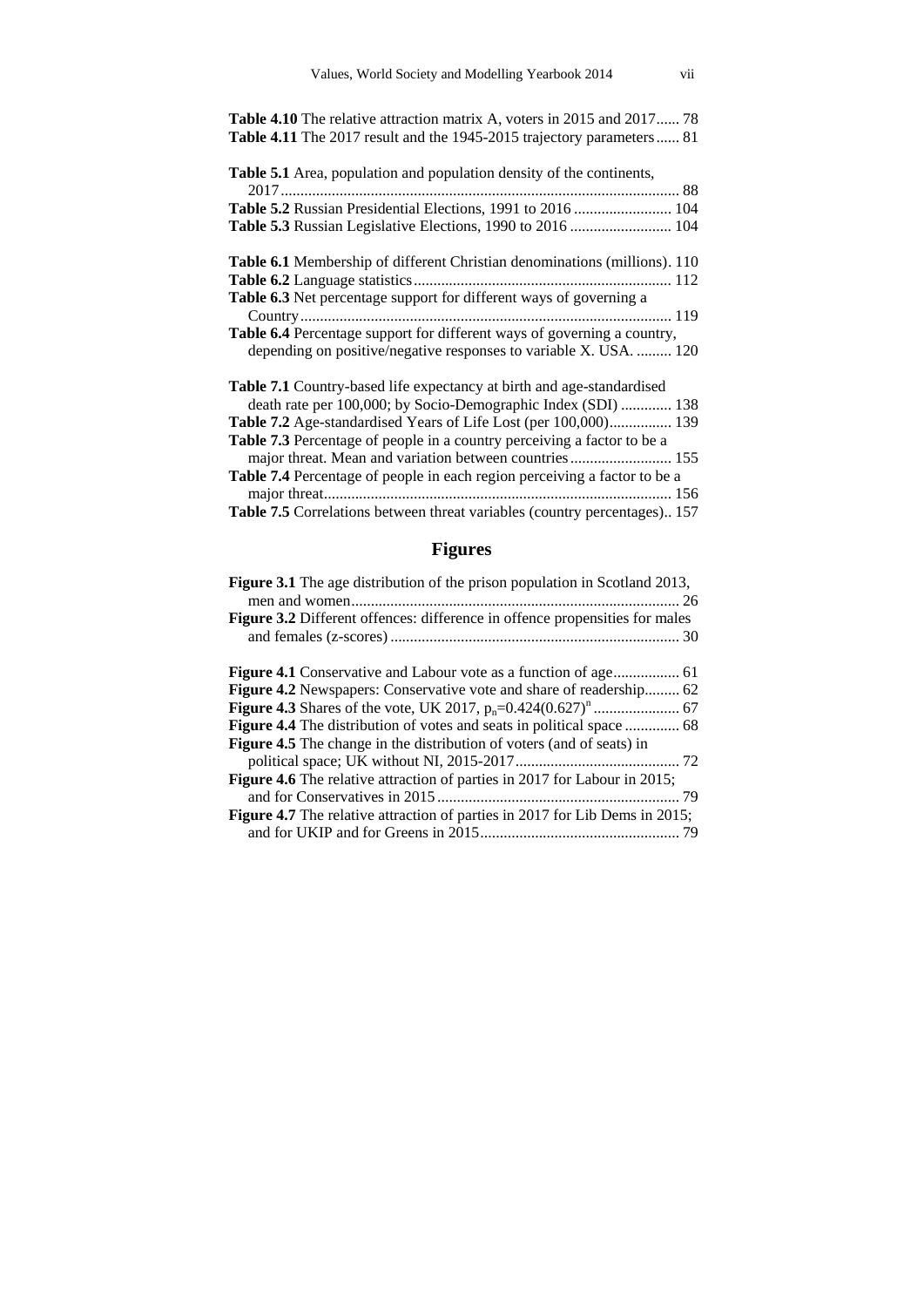| <b>Figure 4.8</b> The relative attraction of parties in 2017 for Plaid Cymru in    |  |
|------------------------------------------------------------------------------------|--|
|                                                                                    |  |
| Figure 5.2 US Ship Force Levels, 1886-2016 (total active ships)  94                |  |
|                                                                                    |  |
|                                                                                    |  |
|                                                                                    |  |
|                                                                                    |  |
|                                                                                    |  |
| <b>Figure 7.1</b> Unit root model trajectories: mean, most likely, highest, lowest |  |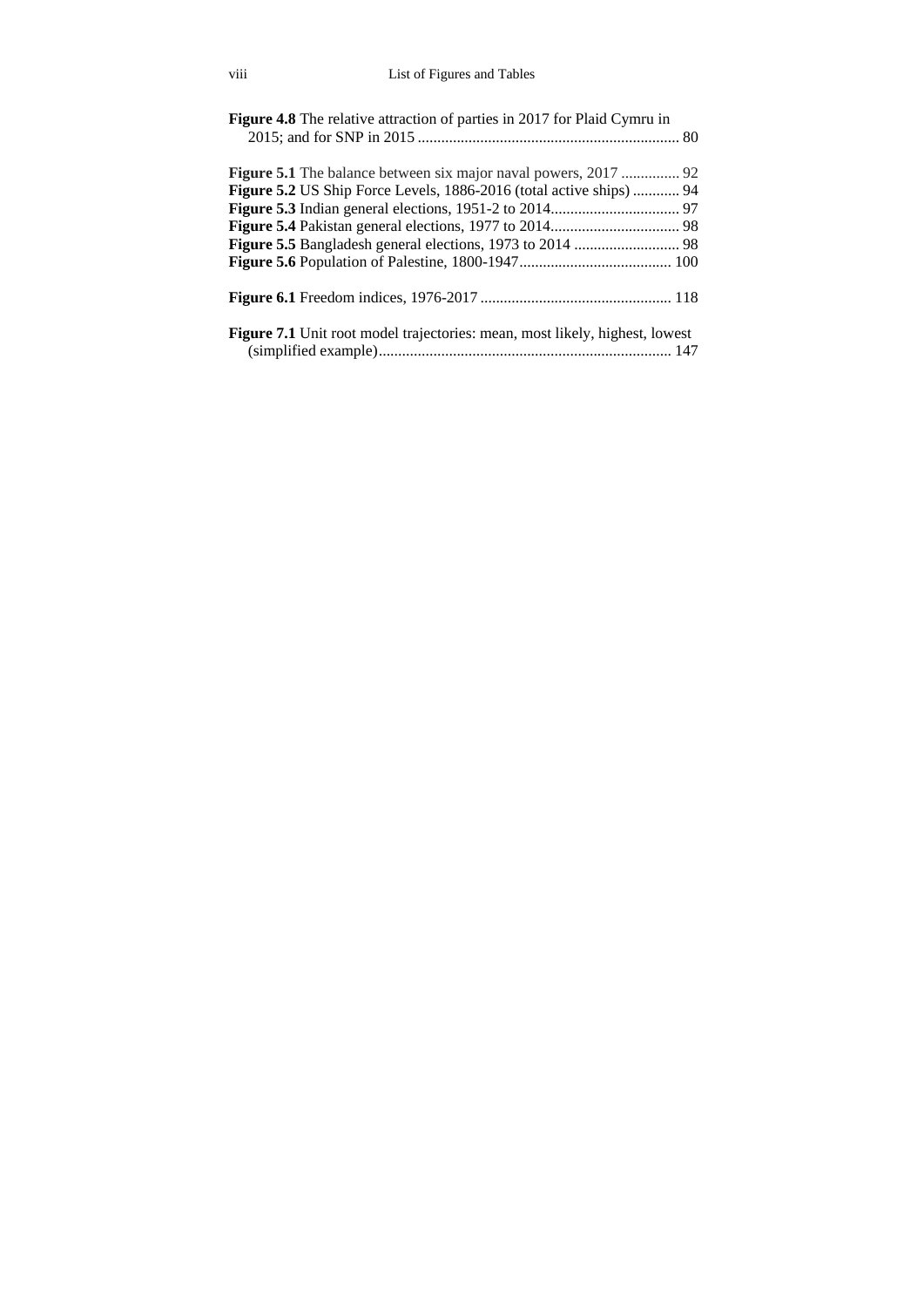#### ACKNOWLEDGEMENTS

In 1964, in the preface to the book *Conflict in Society*<sup> $l$ </sup>, Tony de Reuck wrote about the formation in 1963 of the Conflict Research Society (CRS): about the appointment of Michael Nicholson as a senior research fellow at Lancaster University; and about John Burton, founding Chair of the CRS.

When I joined the Conflict Research Society in 1982, there were two key figures. I never met John Burton but everybody talked about him. Values were at the heart of John Burton's approach to conflict resolution. World Society<sup>2</sup> was the title of one of his books. Michael Nicholson I did meet – and continued to meet over the next couple of decades. *Formal Theories in International Relations*<sup>3</sup> was the title of one of Michael's books – 'formal theories', in other words modelling. So there you have it: values, world society and modelling.

Thank you to my many friends in the CRS who have over the years shared their ideas with me and stimulated my thinking; and encouraged and supported me in taking my work in this direction.

The CRS conference in 2017 was hosted by the *Changing Character of War Programme* at Pembroke College, Oxford. The plenary presentation by Lars-Erik Cederman was entitled *The Threat to Liberalism and the Future of War*. There was a panel on *Scientific Approaches to the Study of Conflict* with stimulating contributions from Meredith Anne Sarkees, John Tirman, Steven Ratuva and Altaf Ali. Their ideas were the inspiration for parts of Chapters 6 and 7 of this book.

It has now become the custom for the front cover of the Yearbook to have a photograph of my family. Here they are at the top of the Great Orme just above Llandudno. They are what values are all about. I have much to thank them for. Also Llandudno was where my parents – long gone now - went for their honeymoon in 1937. What a pity they could not see these Yearbooks, due in no small measure to their example and their nurturing.

<sup>&</sup>lt;sup>1</sup> De Reuck, Anthony and Julie Knight. (Editors) *Conflict in Society*. London: CIBA Foundation, 1963.

<sup>&</sup>lt;sup>2</sup> Burton, John W. *World Society*. London: Macmillan, 1972.

<sup>&</sup>lt;sup>3</sup> Nicholson, Michael. *Formal Theories in International Relations*. Cambridge: Cambridge University Press, 1989.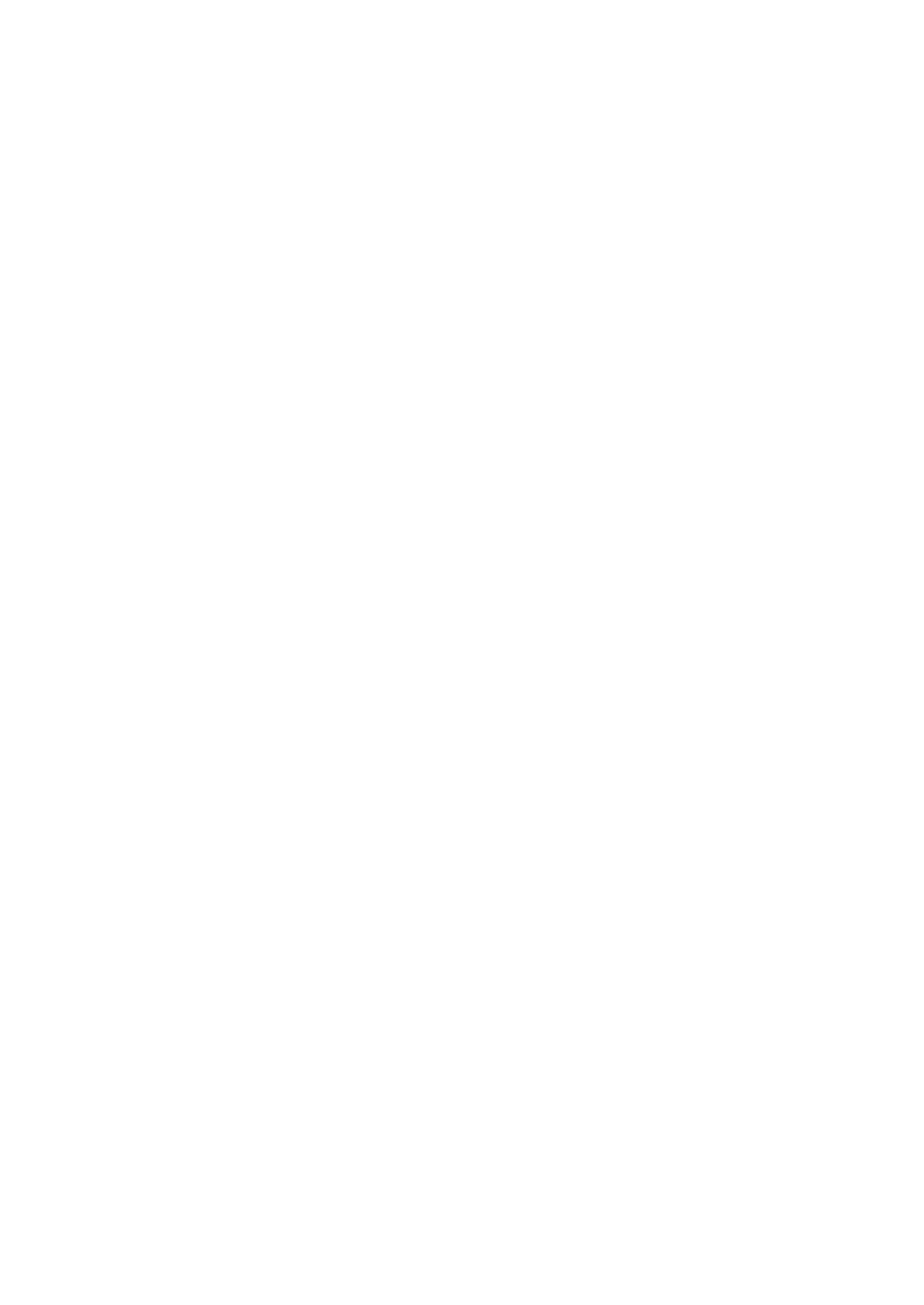# CHAPTER ONE

### INTRODUCTION AND OVERVIEW

Looking beyond the headlines … How have the fundamental characteristics of social systems and their trajectories manifested themselves in world society in the year 2017? Is the world becoming a better place in terms of wellbeing, wealth, health, peace and the environment? Events and anniversaries in 2017 reveal the changing structure of power in world society: while the West is growing and still dominant the relative growth in the East is greater. Perhaps the rise and fall of nations is not what matters or at least is not the only thing that matters. Other cultural formations also rise and fall: languages, religions and political cultures. How have different social groups related to one another and how have social divisions manifested themselves in the different systems of society? There was a surprising election in the UK and the results are analysed in terms of a gravitational model of party trajectories in political space. Finally there is the fascinating 358-year trajectory of mathematical knowledge relating to Fermat's Last Theorem and modularity.

Trends continued in 2017: global warming; advancing technology; the dominance of the USA; rapid growth in India and China; and sometimes religious strife amongst Christians, Muslims, Buddhists, Jews and others. The volcanic outbursts from Donald Trump, the new president in the White House, contrasted with the assured calm displayed by China's Xi Jinping at home and globally. Trump's style caused nervousness at home and around the world. China's activities caused nervousness among its Pacific neighbours. North Korea continued its nuclear missile development in the face of angry words from Washington, UN resolutions, sanctions and diplomacy. Vladimir Putin's relations with Russia's near neighbours – the Baltic states, Ukraine, Turkey, Syria and Iraq – created nervousness in the West. Joint, though separate and not always harmonious, action involving both Russia and the USA succeeded in rolling back Isis in Syria and Iraq. Saudi Arabia and Iran continued their involvement in the disastrous situation in the Yemen. In Europe, Catalonians were divided in their opinion about staying in Spain or leaving; Brexit discussions continued within the UK and between UK and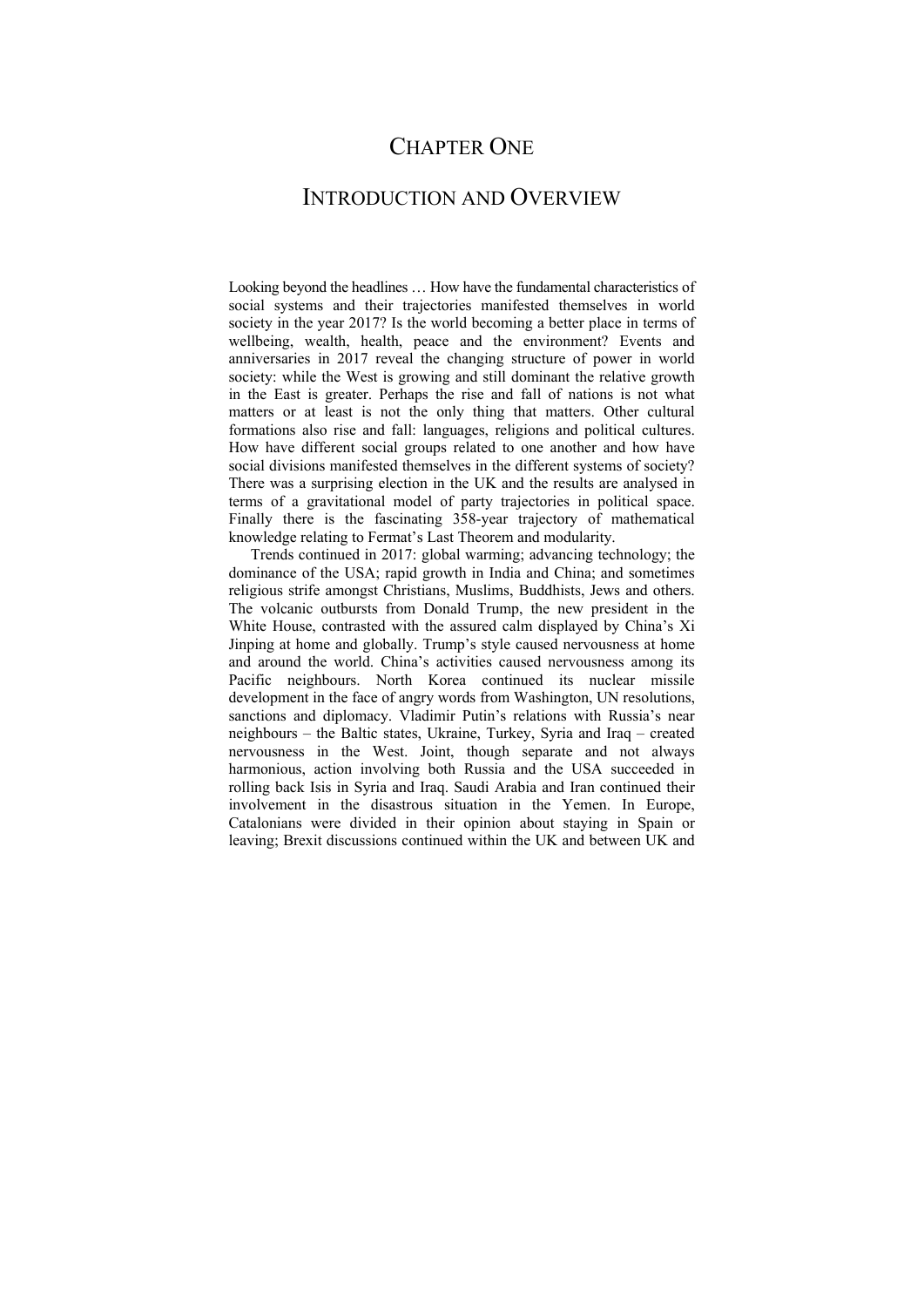#### 2 Chapter One

the European Union as a general election produced a minority government; in France the astonishing ascent of centrist Macron took him to the presidency; Angela Merkel struggled to form a centrist coalition in Germany; and in Austria a coalition formed involving the far right. President Maduro entrenched his leftist government in Venezuela**.** Anarchy continued in Libya while in the south of the continent the long rule of Robert Mugabe in Zimbabwe ended, and the position of President Zuma of South Africa weakened. The Rohingya refugees fled persecution in Myanmar.

The 2017 Yearbook looks at the year from a *Values, World Society and Modelling* perspective, selecting a few events and topics that are explored in greater depth. Like its predecessors<sup>1</sup>, it makes no attempt to be a comprehensive or representative account of the year's events. It draws on the monthly issues of the *Commentary* which were produced during the year under the banner of *A New Agenda*. <sup>2</sup> *A New Agenda* seeks to explore all aspects of society using all the academic disciplines paying special attention to values ... with special interest in modelling ... not disinterested in practice ... and aspiring to high academic standards. The rationale for the New Agenda is discussed in more detail in the 2014 Yearbook.<sup>3</sup>

#### **Overview of the chapters**

- 2 World Society in 2017
- 3 Rules in Society: Age, Gender, Ethnicity and Religion
- 4 UK, 2017: Mass and Gravity in Political Space
- 5 Power Trajectories: Western Dominance and Eastern Growth
- 6 Cultural Trajectories: Languages, Religions and Political Cultures
- 7 Value Trajectories: Wellbeing, Wealth, Health, Peace and the Environment
- 8 Knowledge Trajectories: Fermat's Last Theorem and Modularity

#### **2 World Society in 2017**

The aim of this short chapter is to try to get an idea of what it might mean to talk about what happened in world society in 2017.

 1 Burt, Gordon. *Values, World Society and Modelling Yearbook, 2014*. Newcastle: Cambridge Scholars, 2016.

Burt, Gordon. *Values, World Society and Modelling Yearbook, 2015*. Newcastle: Cambridge Scholars, 2017.

<sup>&</sup>lt;sup>2</sup> Burt, Gordon. "A New Agenda." Accessed 1 June 2015.

https://sites.google.com/site/gordonburtmathsocsci/home/a-new-agenda. 3

 $3 \text{ Burt}, 2016, \text{ op.} \text{ cit.}, \text{ xii}, 1-3.$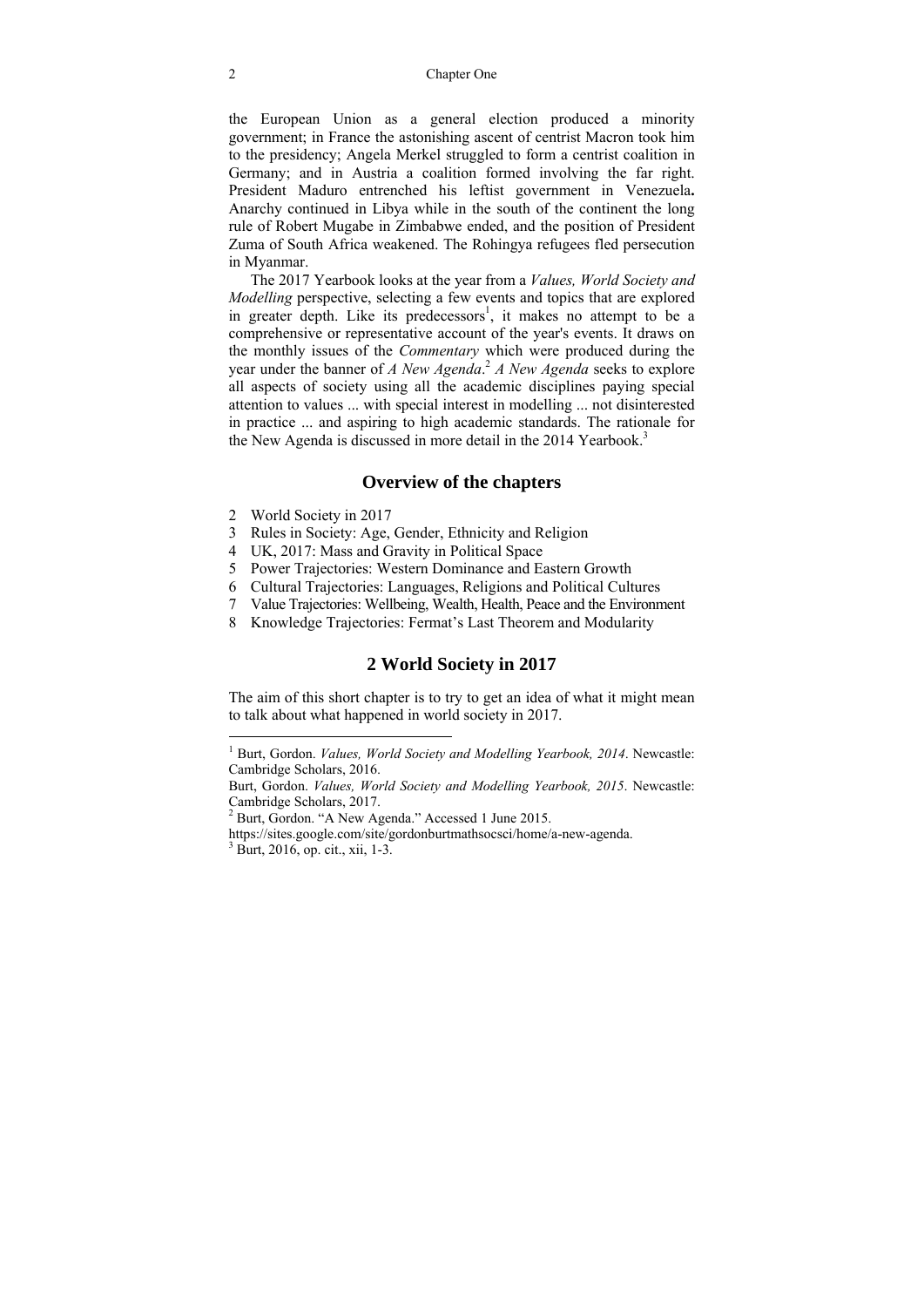What happens each year is a unique mixture of the prosaic and the sensational; the normal and the notable; continuation and change; good and bad, positive and negative; and betterment and deterioration. News stories tend to select the sensational and the negative.

The year's headlines. Trends continued: global warming; advancing technology; the dominance of the USA; rapid growth in India and China; and religious strife amongst Christians, Muslims, Buddhists, Jews and others …

An insight into ongoing everyday activities is provided by the average household weekly expenditure in the UK. However what is normal everyday activity for the average British household is not the experience of everyone in world society. The homeless in the UK; the cholera cases in the Yemen; the Rohingya refugees from Myanmar; and two million people in Guinea-Bissau with a GDP equal to what Prince Mohammed bin Salman of Saudi Arabia paid for a painting, a yacht and a chateau.

What happens involves a structure of actors in a structure of relationships which have an ongoing trajectory over time. One day's news provides an insight into the complex structure of relationships existing in world society. Conflicts were present in relationships involving the social divisions of race, nation, religion, politics, class, gender, age and sexual relations. People's concerns for '*Our Values'* gives rise to *Tension and Volatility in a Multi-Level Geopolitical Structure*, creating *Progress and Destruction, Independence and Incorporation.*

#### **3 Rules in Society: Age, Gender, Ethnicity and Religion**

This chapter is about how different social groups relate to one another and how social divisions manifest themselves in the different systems of society: in the political system, in the justice system, in the education system, etc.

A senate election in Alabama illustrates how age, gender and ethnicity can divide societies and how they can manifest themselves in voting behaviour.

The rest of the chapter focuses on the justice system. The situation in prisons in the UK is studied. Gender is the social division most strongly associated with prison: the prison population is overwhelmingly male – specifically, the male prison propensity is 24 times the female prison propensity. Prison propensity is high amongst the young. The majority of prisoners are white, but black people have a much higher prison propensity: four times higher. The majority of prisoners are Christian, but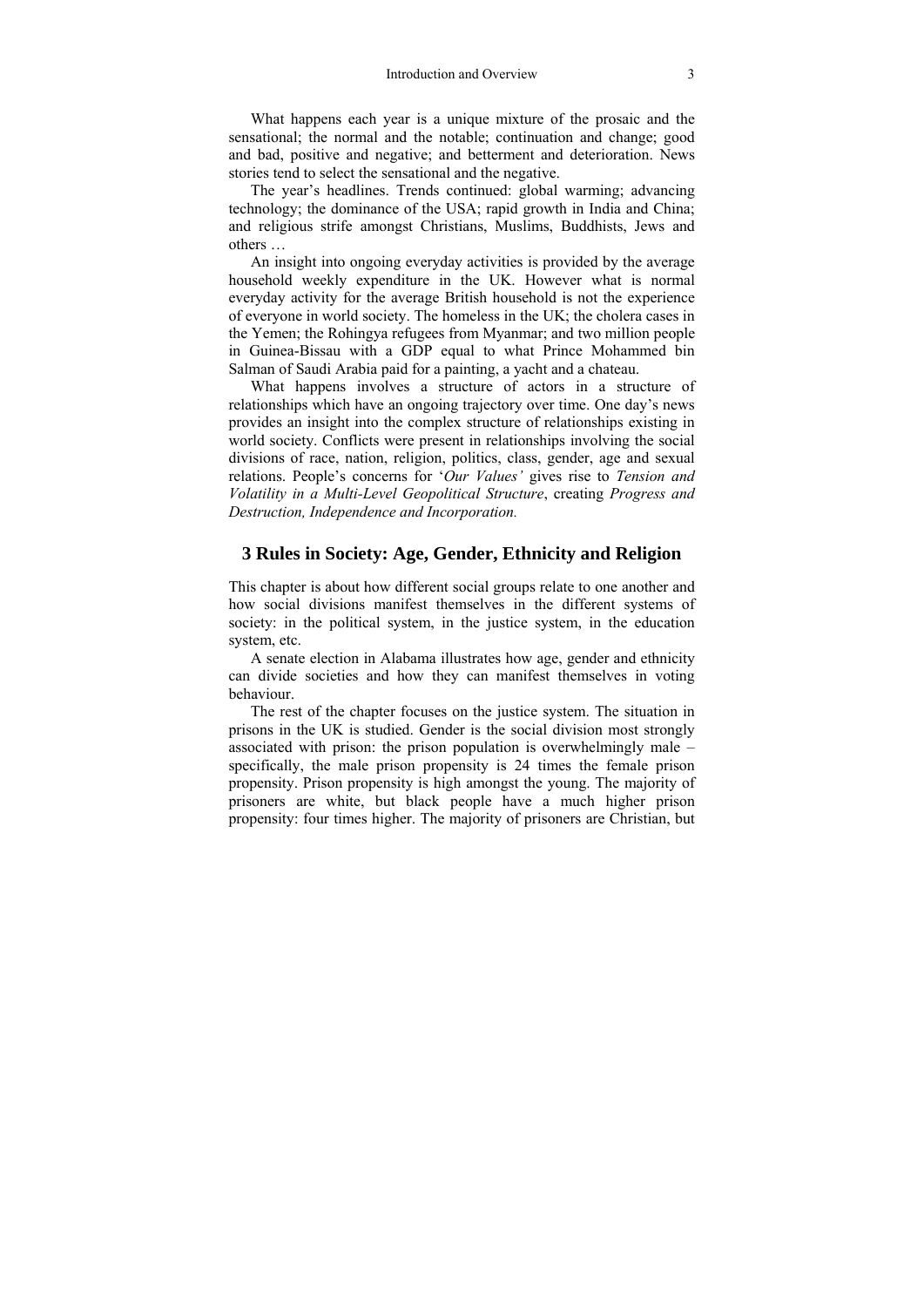Muslims have a much higher prison propensity: four times higher. Also, in Scotland, Muslims have a high relative male/female prison propensity.

Different offences have different prison propensities. The propensity gap between men and women is much the same for most offences, but men have a greater propensity for sex-related offences. Here, z-scores are used.

There are problems making international comparisons, but leaving these aside the data exhibits sizeable differences in prison propensity between countries. There is also a distinct geographical pattern: within Europe, a western bloc of countries has low prison propensities and an eastern bloc has high prison propensities.

The Lammy Report, discussed Black, Asian and Minority Ethnic (BAME) over-representation in the UK Criminal Justice System and identified a variety of factors. Errors in the justice system in the UK include: differential policing in stop and search; and weaknesses in the disclosure process at the trail stage.

Sociological studies of differential policing in the USA are noted and related to the police shooting of a homeless man in Skid Row in the USA. The shooting of a black man by a citizen in 2013 prompted the formation of Black Lives Matter. In Charlottesville contention about the history of slavery led to fatal confrontation between white supremacists and antiracists.

There are encounters in prison: prisoners with prisoners, and prisoners with prison staff. There are almost as many harming incidents in prisons as there are prisoners; 60% of these concern self-harming and 40% otherharming; and 74% concern harming fellow prisoners and 26% harming staff.

The recent Newcastle case of ethnicity and sex grooming prompts a consideration of a report produced in 2012. "There were 16,500 children in England who were at high risk of child sexual exploitation." The evidence is incomplete. The situations are varied and complex. The offence is a horrendous but somewhat rare event. It is carried out by groups on several individuals. It is about young and middle-aged adults harming children. It is mostly about men harming women - but there are a few male victims and a few female perpetrators. White people are underrepresented in both victim and perpetrator populations. Black people are highly over-represented in both victim and perpetrator populations. Asian people are underrepresented in victim populations but highly overrepresented in perpetrator populations.

A variety of models is presented of how rules operate in society. In the binary attribute model each individual either follows a rule or they do not. In the signal-detection model an individual is or is not a rule-follower; and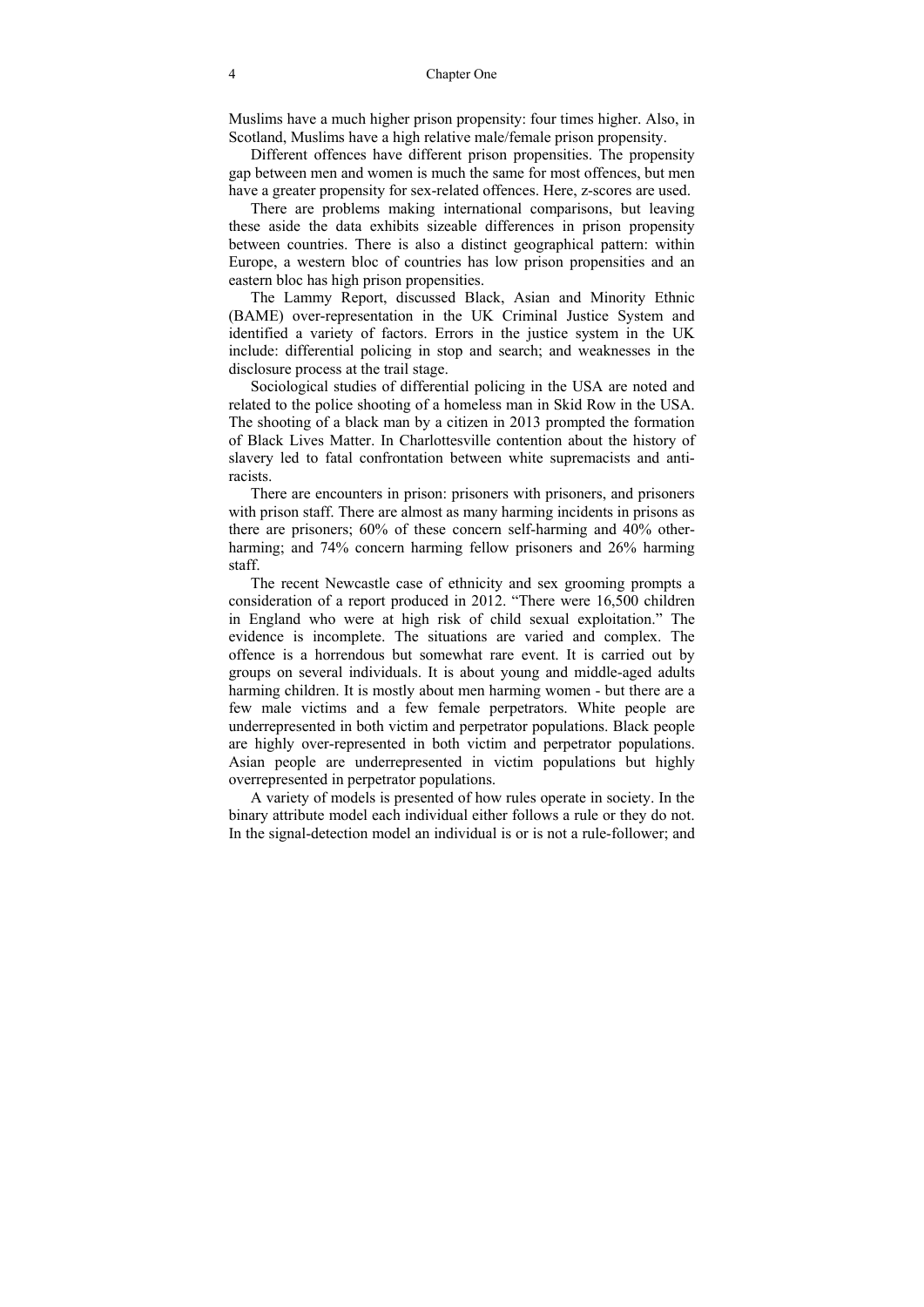society classifies them as a rule-follower or does not. Each of these models has a process version. Models of groups and populations can be based on models of individuals. A model of observed behaviour and percentages involves the concepts of propensity, attribute, z-score, explanatory variables, 'success', 'ability' and 'easiness', choice and cultural space, prevalence and propensity, encounters and differential treatment.

#### **4 UK, 2017: Mass and Gravity in Political Space**

The election wasn't supposed to happen in 2017 and Theresa May wasn't expected to lose her majority. The events surrounding this surprising election are discussed in the first part of the chapter and the modelling of the results is presented in the second part of the chapter.

Six headlines between March and June tell the story of the campaign. The road to the election in 2017 is traced from the election in 2010 to the election in 2015, to the Brexit referendum of 2016 and the April 2017 decision to call an early election. The results of opinion polls, local elections and by-elections in this period are noted … and then the final excitement of the election morning headlines and the exit poll. The political process concentrated power, transforming the voting results into seats in parliament and into government. It changed the distribution of power. The government had lost its overall majority but as the leader of the largest party, Theresa May, reached an accord with Northern Ireland's Democratic Unionist Party and formed a minority government. Labour gained votes and seats. Some parties lost representation or experienced decline, big names fell, party leaders resigned or were weakened. In particular there was increased pressure on prime minister Theresa May.

Age and newspaper readership had a strong link with party preference – whereas gender had only a weak link. The list of social categories in order of increasing strength of association with party preference is: gender, class, job sector, home, education, work, nation, age and media (newspaper readership). In the south, seats were mainly Conservative whereas in the north and in London fewer seats were Conservative.

Models of the 2017 results are presented. One model represents the result as a point in percentage space. Another model uses a stepped geometric series to represent the size distribution of party votes as an order function. In a third model, as a distribution in political space.

Comparing the 2015 and 2017 elections, volatility (which is related to modular distance in percentage space) was greater for votes than it was for seats. The biggest party's share of the vote increased from 2015 to 2017 and this was reflected in a difference in the order functions. Labour in the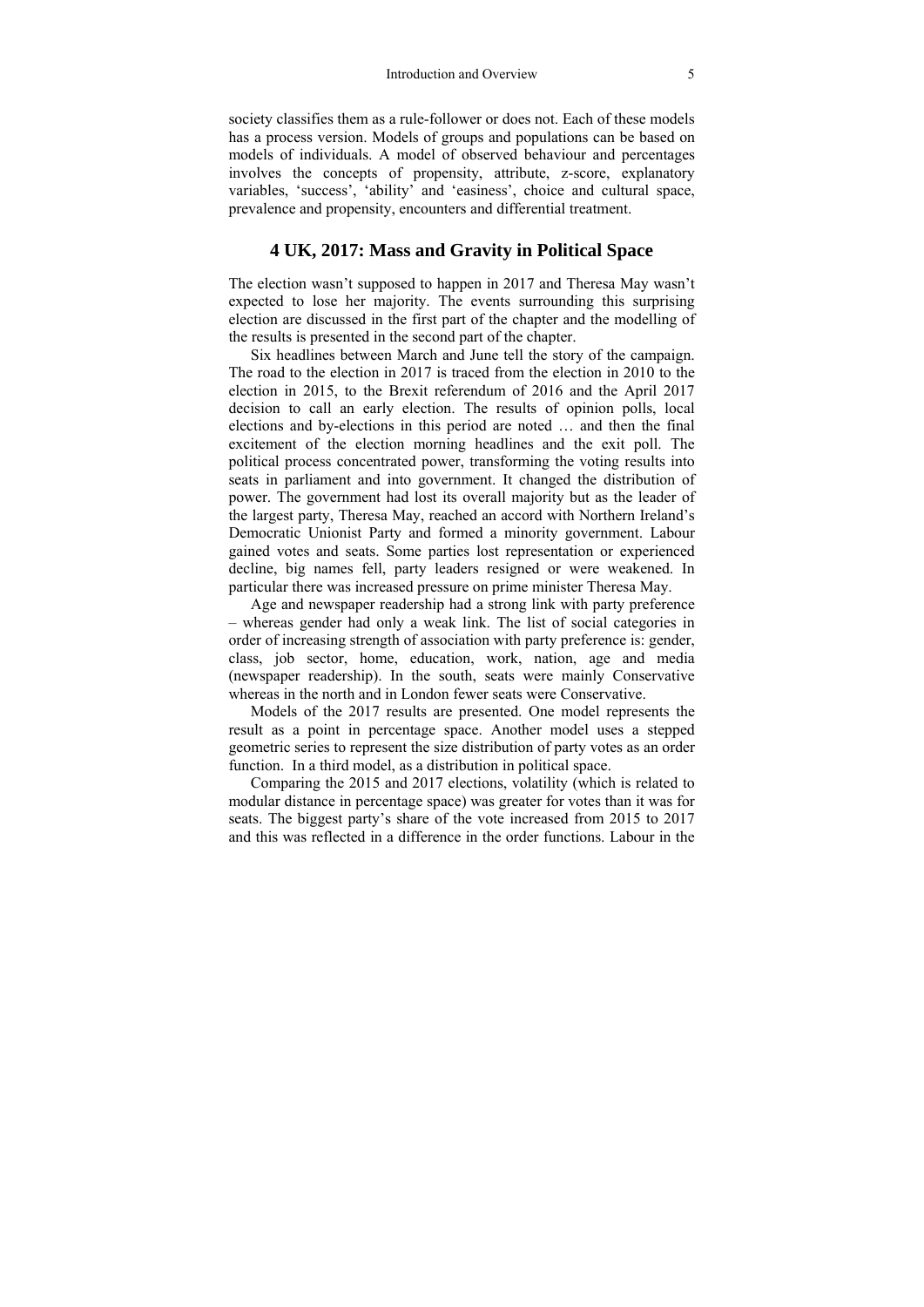centre-left of political space was the major gainer. Flows in political space followed a gravitational law.

The results of the 2017 election are discussed in relation to models of the party vote trajectories over the period 1945 to 2015.

#### **5 Power Trajectories: Western Dominance and Eastern Growth**

Events occur in physical space and depend on the physical configuration of space. In particular human events depend on the configuration of planet earth, on its geography - and they also depend on technology. Changing geography and changing technology changes the nature of events.

Movements of people, objects, ideas and information generate interactions. Interactions may involve the projection of power. The structure of power in world society is a major determinant of the structure of value outcomes. The pursuit of value leads to the pursuit of power. This creates pressure for change to the power structure, generating power trajectories, leading to the rise and fall of dominant powers. Events and anniversaries in 2017 illustrate these general points.

Land and sea travel began in pre-history but air and space travel and radio communication have only been developed in the last hundred years or so. Only in the last six hundred years has there been significant contact between Europe-Asia-Africa and America and other land masses. Within Europe-Asia-Africa the primary long-distance route was a land route, the Silk Road, but this was superseded from the 1400s onwards by the Europeans with a sea route from the Atlantic Ocean to the Indian Ocean and then the South China Sea.

The passage of a Chinese naval flotilla through the English Channel prompts Paul Kennedy to reflect on the 500-year rise of Western naval power and its current waning in the face of growing Asian naval power. Also, contestation between Western powers has waned and contestation between Eastern powers has grown. Within the West, mastery shifted from Europe to America. Within Europe, mastery had earlier shifted from Mediterranean states to Atlantic states. There, power shifted from Portugal and Spain to the Netherlands, France and Britain. Within Asia, power has shifted from Japan to China. These points are evidenced by the current and projected naval balance and also by the rise and fall of US Ship Force Levels between 1886 and 2016. In recent years, with the growing power of China, there has been a return to the idea of the Silk Road.

Britain's control of Hong Kong ended in 1997, its control of India ended in 1947 and its control of Palestine ended a year later in 1948. The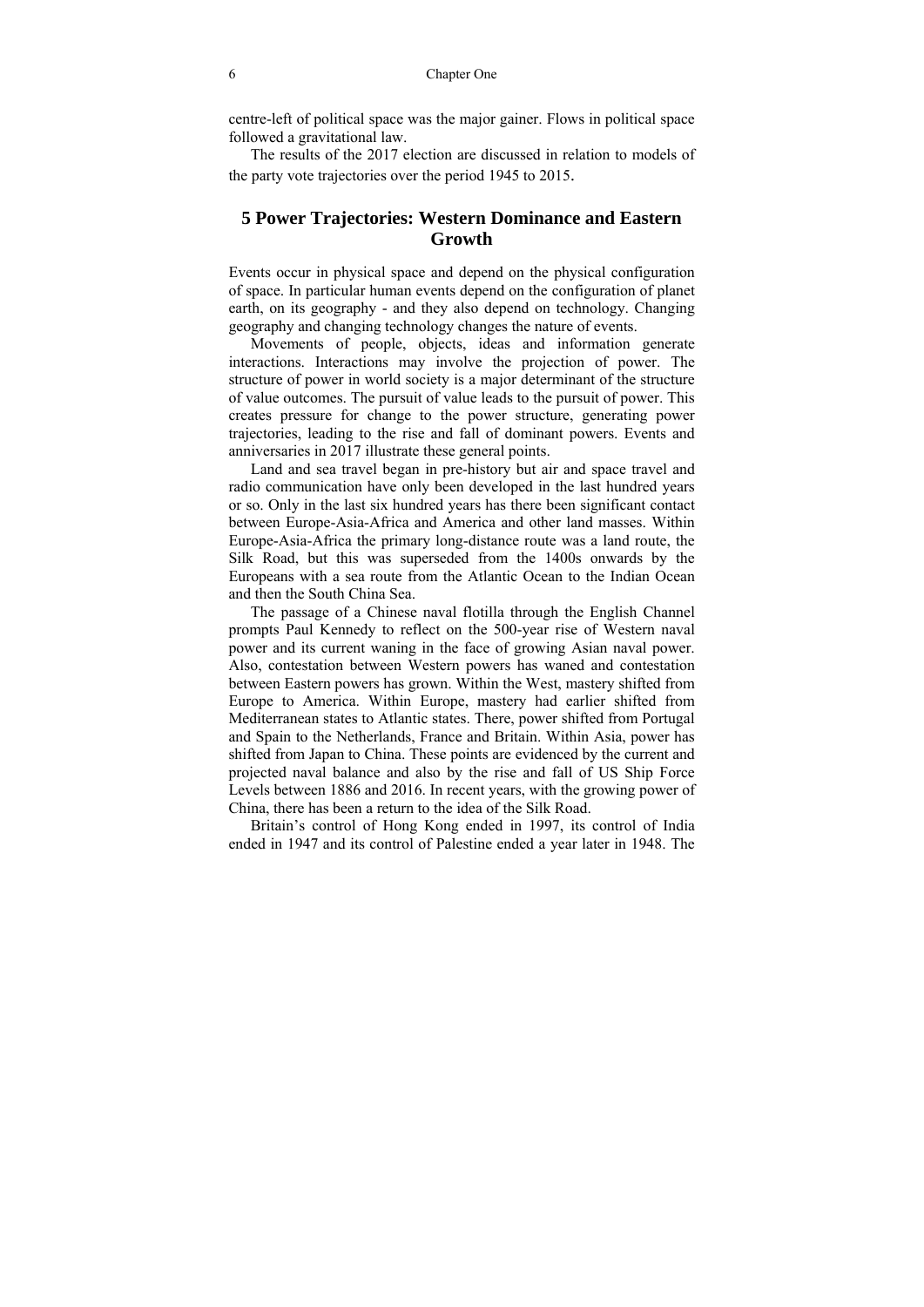British Indian Empire gave way to the independent states of India and Pakistan in 1947, with East Pakistan becoming Bangladesh in 1971. In India the party which was dominant at independence has declined. The Balfour Declaration of 1917 paved the way for the foundation of the state of Israel, following the mandates of Britain and France over parts of the defeated Ottoman Empire, thus changing the population balance in Palestine.

The land powers of Europe and the Middle East – the Ottoman Empire, the Austro-Hungarian Empire and the Russian Empire - collapsed following defeat in the First World War. The first two empires were dismembered and the third was diminished. The Russian Revolution of 1917 brought about a total transformation of the power structure: the end or decline of monarchy, aristocracy, priesthood, land and property ownership and the creation of a party and a one-party state, with communist ideology and state control of the economy. Russia's borders expanded and contracted, finally with the collapse of the Soviet Union. Now the Communist party gains only a small percentage in elections – 13%.

Advancing technology over the past century or so has brought air and space travel and radio wave communication. Finally the configuration of planet earth has changed with the melting of the polar ice cap. Each of these has been a feature of global power politics in 2017.

#### **6 Cultural Trajectories: Languages, Religions and Political Cultures**

The previous chapter was about the rise and fall of nations. Perhaps though what is important is not which countries have power but which cultures have power. There is of course a tendency for the ruling culture to be the culture of the ruling country – or sometimes the culture of a country which was formerly the ruling country. In this chapter we look at the cultural trajectories of calendars, religions, languages and political cultures. The chapter ends by returning to religious strife and struggling with the question: what really matters?

The notion of 'the year 2017' is a cultural form. It is part of Western culture and is internationally widespread but it is not universal. Its reference is to the birth of Christ two thousand years ago. It is a cultural event which has travelled far in space and time.

The dating of the October revolution of 1917 leads us to look first at the schism between the Western Roman Catholic Church and the Eastern Orthodox Church, then at the further schism caused by Martin Luther's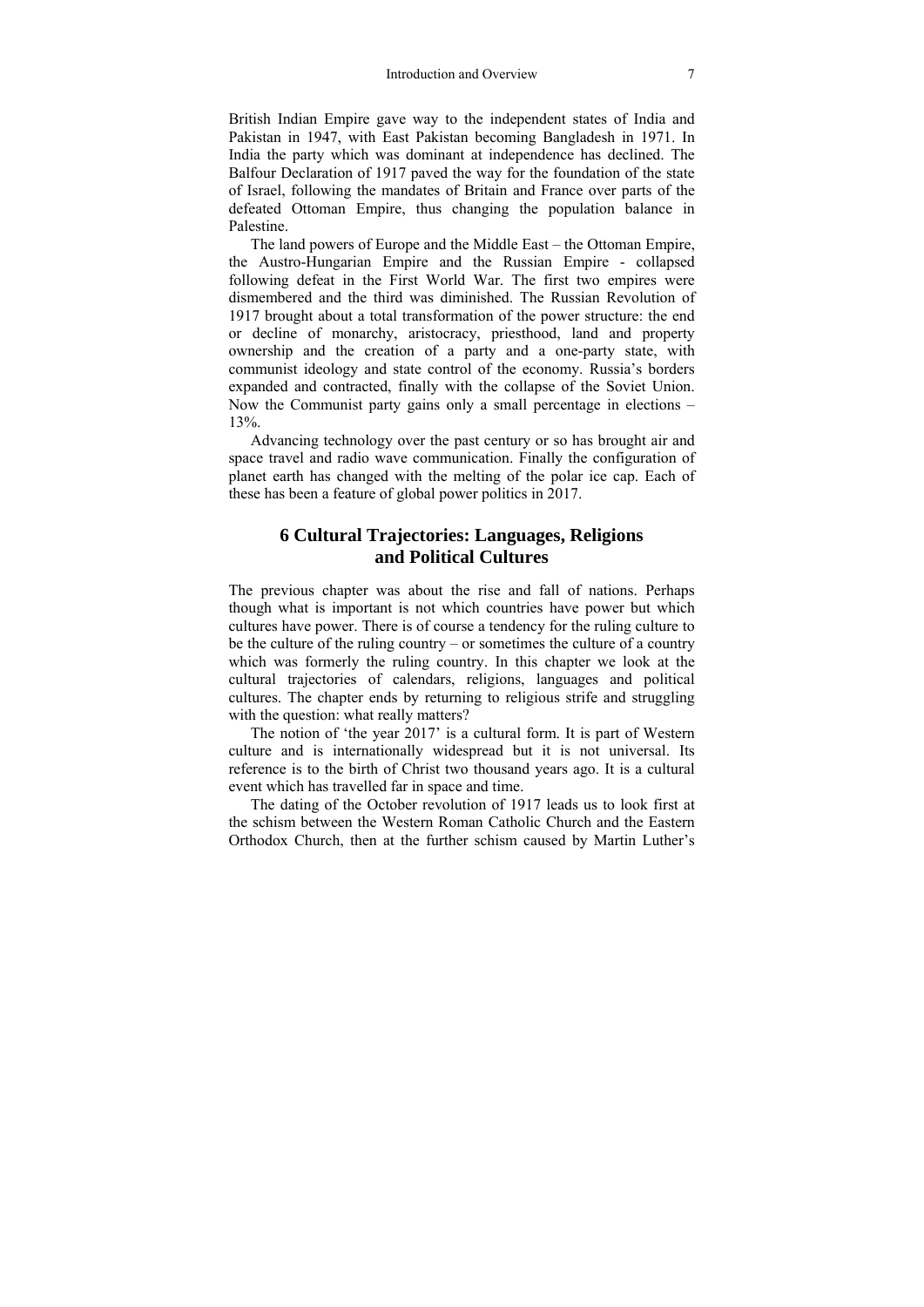starting of the Reformation in 1517 and finally at the great diversity of churches and religions which exist today. More than half the world has religious beliefs with a four-thousand-year cultural history which runs from the ancient city of Ur in southern Iraq, to the Middle East to the world.

There are 7102 languages in the world. There is a typical power law distribution: a few languages have many speakers and many languages have few speakers. Nine of the twelve most common languages are European. However Chinese is top, Hindu-Urdu  $2<sup>nd</sup>$  and Arabic  $5<sup>th</sup>$ . The 'language export ratio' is high for the European languages spoken in the Americas: English and Spanish with a ratio of 8 and Portuguese with an astonishing 19.

We then consider political cultures. Prompted by Cederman's analysis of the liberal world order we reflect on the political culture of world society: the domestic political culture, the political culture of inter-state relations and the political culture of global norms. We consider: the transition from monarchies/empires to republics; the contestation between liberal democracy, capitalism, socialism and fascism (quoting Putin, Xi Jinping and Trump); and dissatisfaction in democracies and in nondemocracies. A consideration of "the human costs of history" focuses on the debates and actions in 2017 relating to colonialism and empire and to Western discourses. Finally a foundational aspect of political culture is the balance it places between cooperation and conflict: in international relations theory between interdependence and power politics; and in game theory between positive-sum games and zero-sum. Illustrating this we contrast Barack Obama's farewell speech and Donald Trump's national security strategy; different perceptions of Xi Jinping's view on a new global political culture; and Narendra Modi and Trump at Davos 2018.

#### **7 Value Trajectories: Wellbeing, Wealth, Health, Peace and the Environment**

Are things getting better? Are people better off? Are people healthier? Is the world more peaceful? Has environmental quality improved? What of the future? What threats do people perceive?

Good things happen and bad things happen. Sometimes things improve and sometimes things get worse. So we are left with the question, are things getting better on average?

Human history thus far has been characterised by an increasing population, and technological, economic and social development.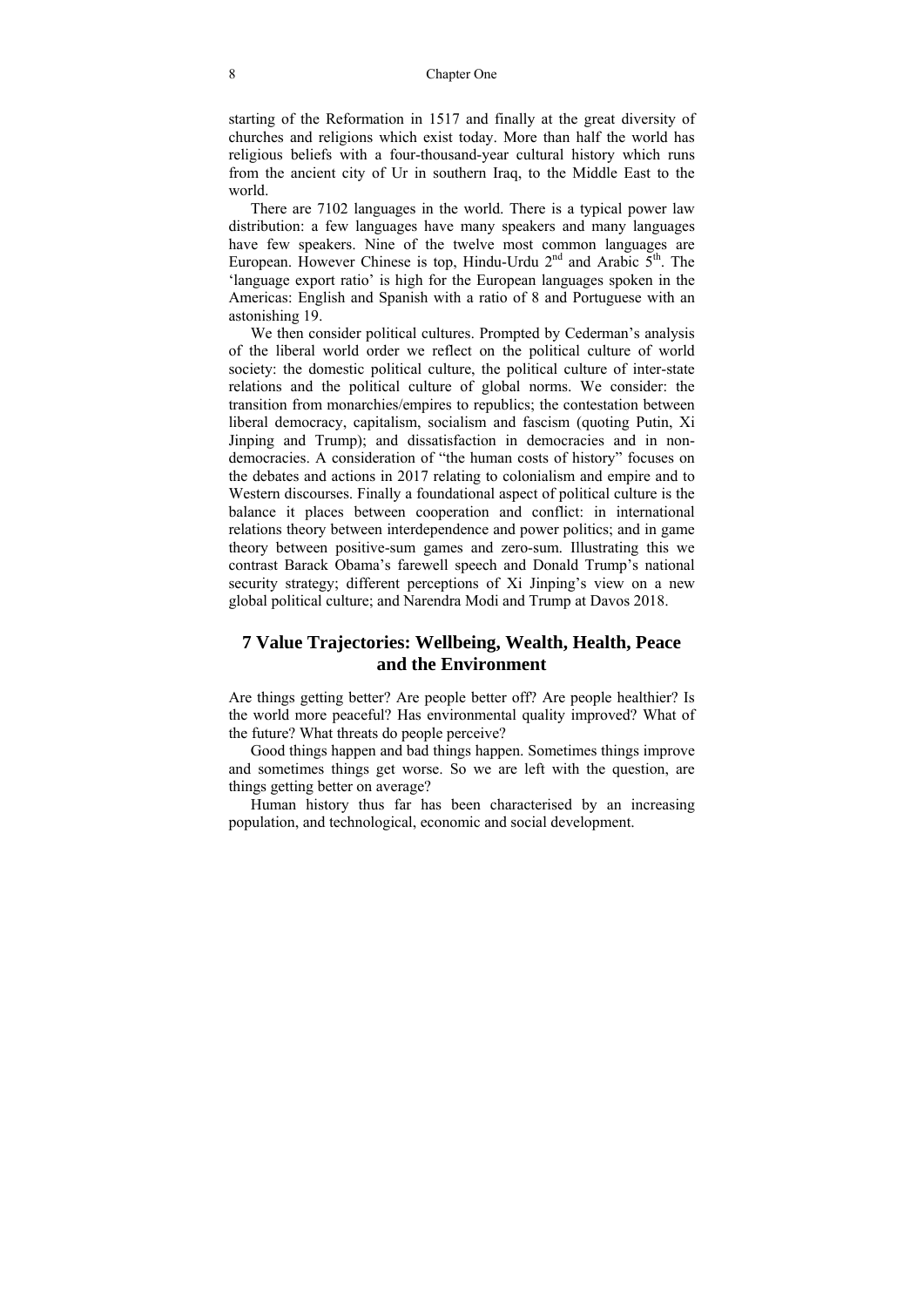The IMF Annual Report of 2017 reports that GDP has grown over the past seventy-six years. This growth has been uneven: GDP has grown fivefold in advanced economies and tenfold in emerging markets and developing countries. However there are concerns about productivity growth.

In *The Lancet*, *The global burden of disease* reported that mortality rates have decreased and life expectancy has increased (by 14 years) in the period 1970-2016. The rate of change has been fairly constant over the period. In the under-5 age group there were 16 million deaths in 1970 but just 4 million deaths in 2016.

National media sometimes emphasise 'our combatant deaths'. What about 'theirs'? What about non-combatants? What about other human costs besides death?

Is the world more peaceful? Pinker and others conclude from the evidence that it is, but Sarkees offers an alternative analysis and conclusion. The research on this question has examined a wide variety of variables. A conceptualisation of variables is offered. Statistical models have a variety of possible trajectories with varying probabilities ... in particular lowest and highest, and mean, median and mode trajectories … so there are both optimistic and pessimistic possibilities. A unit root model of war death rates exemplifies these points.

What is global warming? Does global warming exist? Are specific extreme events caused by global warming? Is it caused by human society? Is it a serious threat? Can the threat be averted? Are the proposed actions sufficient to avert it? An overview of the radiation flows between the sun, the earth's surface and atmosphere and space is presented. A recent report revises the global warming estimates used in the Paris 2015/2016 agreement and a simplified model is presented.

An international survey by the Pew Centre asked about the threats perceived by people in 38 different countries. The top four threats were: IS, climate change, cyberattacks and the global economy. An analysis identified two clusters. The threats in cluster A were: US, global economy, climate, cyberattacks and China; and the threats in cluster B were: Russia, IS and refugees. (Note: correlation does not imply cause.)

#### **8 Knowledge Trajectories: Fermat's Last Theorem and Modularity**

This chapter is about two theorems which are very easy to state but very difficult to prove. The proving of Fermat's Last Theorem (FLT) has involved a 'knowledge trajectory': a 'world society' of mathematicians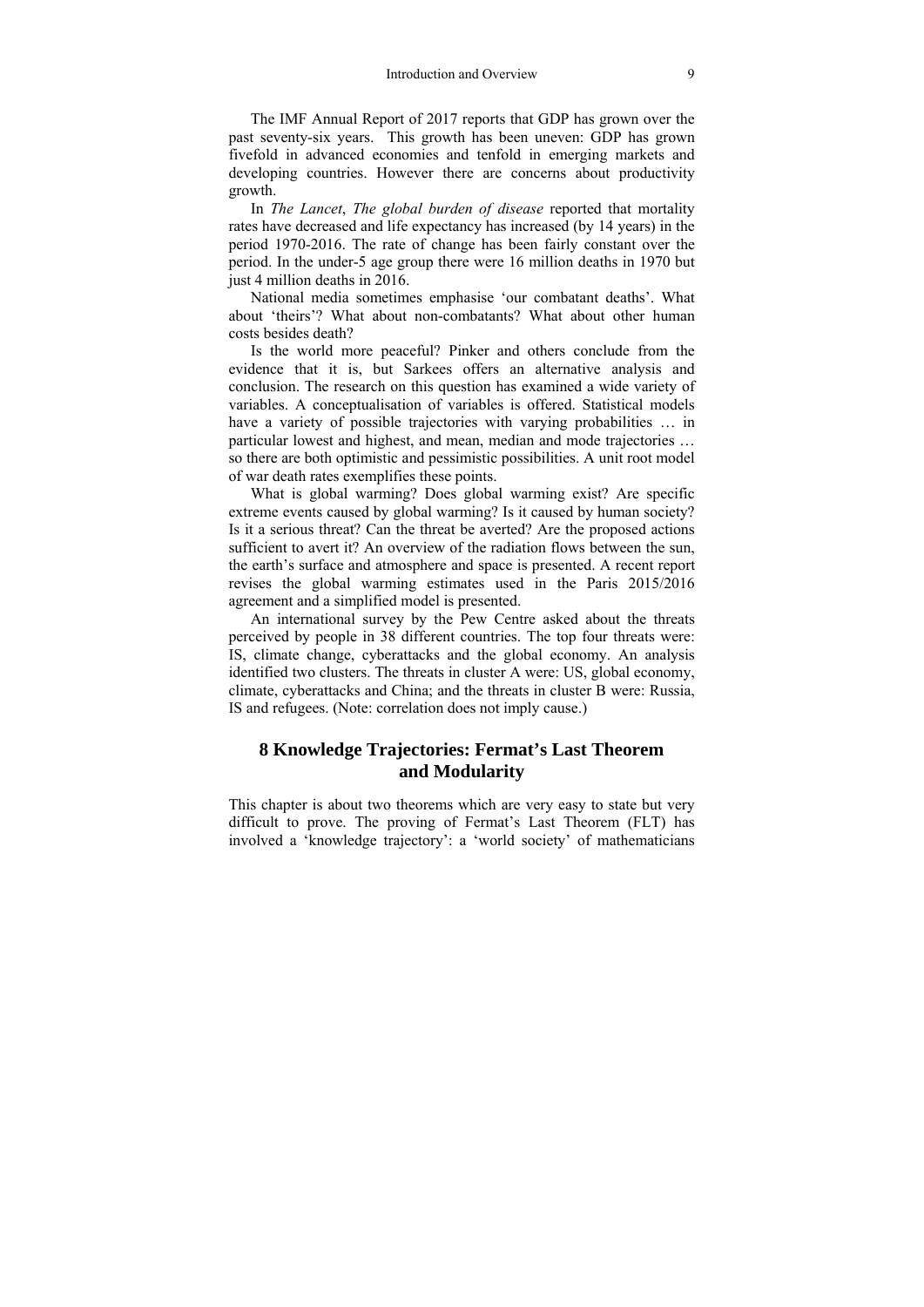working together over a period of 358 years towards a single goal – working in a spirit of collaboration mixed with individual competition, guided by the shared values of truth and beauty in mathematics. The Feit-Thompson Theorem (FTT) is not so old: its 255-page proof was produced in 1961. Associated with these two proofs, two of Britain's most celebrated mathematicians were in the news in 2017. Andrew Wiles was awarded the 2016 Abel Prize for Mathematics for his proof of Fermat's Last Theorem. Sir Michael Atiyah produced a new (possibly valid!) proof of the Feit-Thompson Theorem which was just 12 pages long.

This chapter is unable to engage with the full conceptual depths of these two theorems. Instead it seeks to understand the statements of the theorems and the associated underlying mathematical ideas, starting with the ideas in primary school mathematics - but moving fairly quickly beyond that!

We start by proving that all numbers are interesting! We then do some school mathematics, presenting some basic ideas about prime numbers and illustrating these ideas by asking 'are you in your prime?' and 'is 2017 a prime number?'. Next a discussion of right-angled triangles and Pythagoras' Theorem leads to a statement of Fermat's Last Theorem. Drawing on Simon Singh's book, certain key stages are noted on the threecenturies-long road to the proof of Fermat's Last Theorem.

Attention then turns to the Feit-Thompson Theorem. Basic ideas in group theory are introduced with special attention to subgroups and subgroup series, leading finally to the statement of the theorem.

The chapter returns to Fermat's Last Theorem and sketches the logical structure of the proof and notes the crucial role played by modularity.

#### **How the 2017 Yearbook relates to my previous work**

The Yearbooks analyse contemporary world events drawing on foundational ideas in academic disciplines. Mathematical social science underpins the modelling approach which is evident throughout. These foundational mathematical ideas are discussed in my book *Conflict,*  Complexity and Mathematical Social Science<sup>4</sup>:

"This book seeks to present a foundational mathematical approach with rigorously developed, properly grounded theory … The concept of conflict is grounded in and developed from a system of ideas relating to value. …

<sup>4</sup> Burt, Gordon. *Conflict, Complexity and Mathematical Social Science*. Bingley: Emerald, 2010.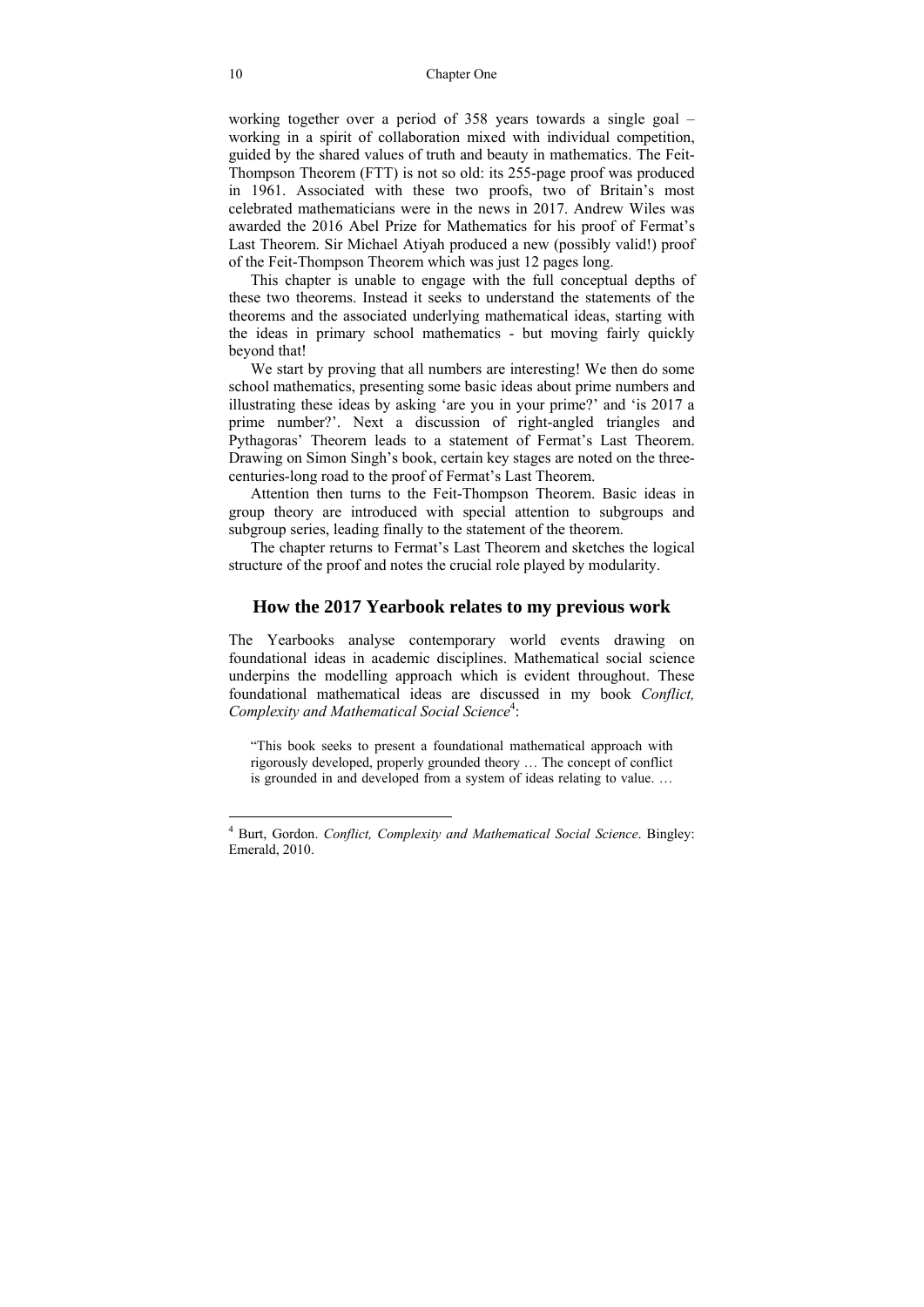The topics of mathematical social science are grounded in and developed from a foundational mathematical science."5

Throughout, the Yearbooks adopt an interdisciplinary approach drawing on both Humanities and Science. This relates to the very deliberate attempt to *do* Humanities and Science in my chapter *A Foundational Mathematical Account of A Specific Complex Social Reality: Conflict in A Midsummer*  Night's Dream<sup>6</sup>, a case study of the relationship between foundational ideas and complex social reality. It also relates to my chapter *Debating the*  mathematical science approach to international relations<sup>7</sup>.

The chapter titles for my earlier books are given in Tables 1.1 to 1.3 below.

 5 Burt, 2010. op. cit., p. 1.

<sup>6</sup> Burt, Gordon. "A Foundational Mathematical Account of A Specific Complex Social Reality: Conflict in A Midsummer Night's Dream." In *Cooperation for a Peaceful and Sustainable World. Part 1*, edited by Bo, Chen, Manas Chatterji, and Hao Chaoyan. Bingley: Emerald, 2012.

 $<sup>7</sup>$  Chapter 15 in Burt, 2010, op. cit.</sup>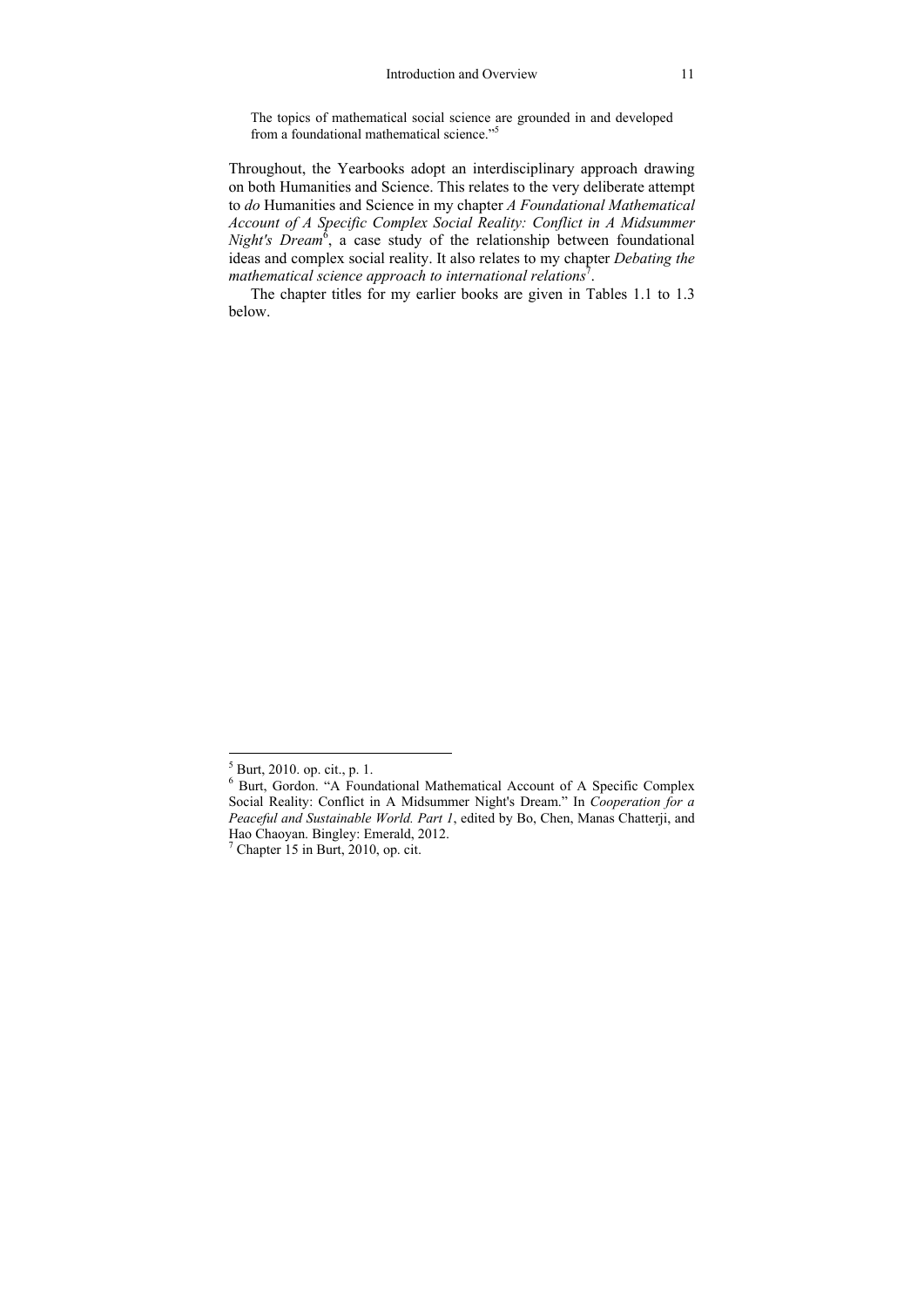**Table 1.1** The chapters in *Conflict, Complexity and Mathematical Social Science*

1 Introduction and overview *Modelling*  2 Set theory and social reality 3 Mathematics, logic, artificial intelligence and ordinary language *Value*  4 Possibility and probability: value, conflict and choice 5 Theory, evidence and reality: the mean and median of competing groups 6 Social design, ethics and the amount of value *Society*  7 Change, multiple-entity systems and complexity 8 Mathematical psychology 9 Models of choice 10 Mathematical sociology 11 Mathematical political science and game theory 12 The mathematical economics of social participation: complexity 13 Life and history: the speculative pursuit of value 14 World history: the growth and distribution of power, truth and value 15 Debating the mathematical science approach to international relations  $\overline{a}$ 

#### **Table 1.2** The chapters in *Values, World Society & Modelling Yearbook, 2014*

1 Introduction and Overview ... Arts and Science

#### *Values*

 $\overline{a}$ 

 $\overline{a}$ 

- 2 Individuals and Societies, Needs and Cultures
- 3 Individuals: Activities, Happiness and Other Values, Emotion, Personality
- 4 Relationships: Family and Friends, Care and Therapy, Nurturing Flourishing
- 5 The Life of an Individual ... Feeling at Home in the World
- 6 'Our Values': Unanimous? Universal? Exceptional? Good? Safe? *World Society*
- 7 The World Today: Tension and Volatility in a Multi-Level Geopolitical Structure
- 8 World History: Progress and Destruction, Independence and Incorporation
- 9 Ukraine: United or Divided? West and East; Living with Others
- 10 Scotland: 'Our Values'? Independence? More Varied and Less Distinctive
- 11 The World Economy: Growth and Inequality
- 12 Gender: Culture and Psychology, Literacy and Education
- 13 World Chess 1914, World Football 2014: Performance and Prediction *Modelling*
- 14 Look at Social Reality ... Look at the Universe ... And See Mathematics!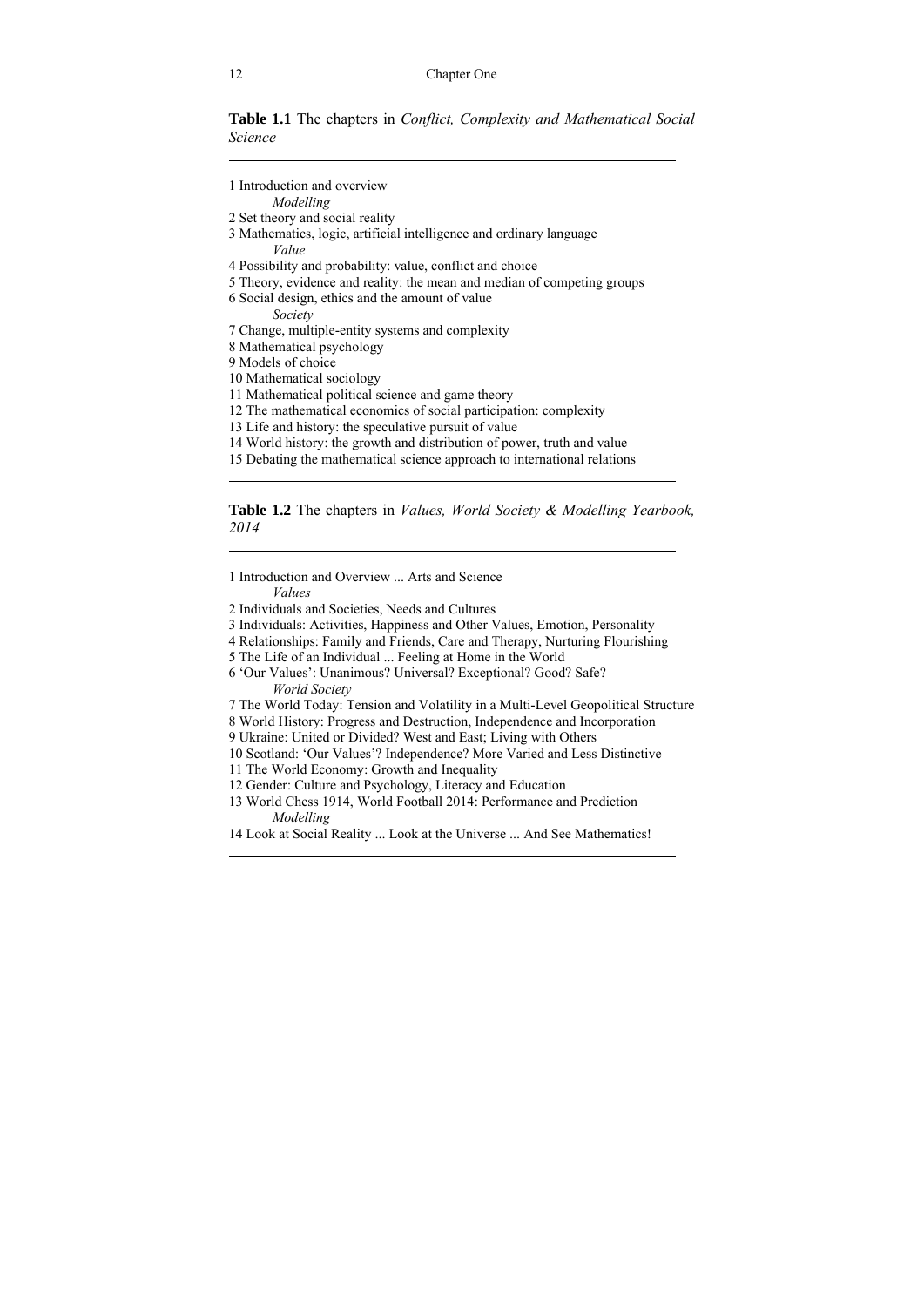**Table 1.3** The chapters in *Values, World Society & Modelling Yearbook, 2015*

| 1 Introduction and Overview  Arts and Science<br>Values                      |
|------------------------------------------------------------------------------|
| 2 Transcending adversarialism: The John Burton Memorial Lecture 2015         |
| 3 Life as a journey                                                          |
| 4 'Our values': the Enlightenment  the Prophet                               |
| World Society                                                                |
| 5 World society in 2015                                                      |
| 6 Social and psychological space - geographical variation                    |
| 7 Time series: social value, violence and population                         |
| 8 Nigeria, Greece and Ireland: geography and one-dimensional political space |
| 9 Northern Ireland: multidimensional political space and geography           |
| 10 The UK general election, 2015: prelude and outcome                        |
| 11 Democracy: satisfaction?  dissatisfaction?  value space                   |
| 12 Time series: UK general elections - 1945 to 2015                          |
| Modelling                                                                    |
| 13 Sets and functions; time and space                                        |
| 14 Value spaces; the earth in space and time                                 |
|                                                                              |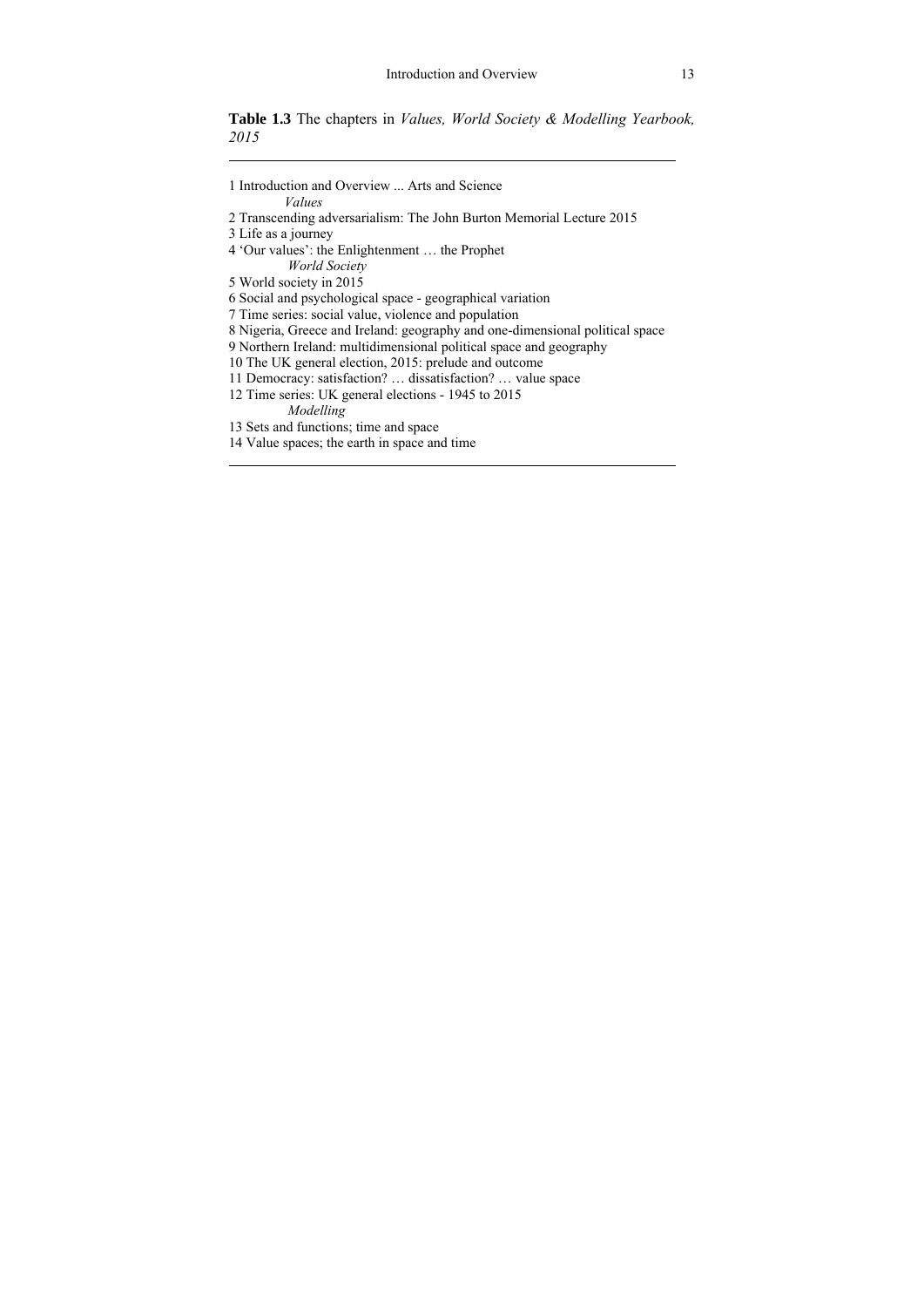## CHAPTER TWO

## WORLD SOCIETY IN 2017

Overview. The aim of this short chapter is to try to get an idea of what it might mean to talk about what happened in world society in 2017.

What happens each year is a unique mixture of the prosaic and the sensational; the normal and the notable; continuation and change; good and bad, positive and negative; and betterment and deterioration. News stories tend to select the sensational and the negative.

The year's headlines. Trends continued: global warming; advancing technology; the dominance of the USA; rapid growth in India and China; and religious strife amongst Christians, Muslims, Buddhists. Jews and others …

An insight into ongoing everyday activities is provided by the average household weekly expenditure in the UK. However what is normal everyday activity for the average British household is not the experience of everyone in world society. The homeless in the UK; the cholera cases in the Yemen; the Rohingya refugees from Myanmar; and two million people in Guinea-Bissau with a GDP equal to what Prince Mohammed bin Salman of Saudi Arabia paid for a painting, a yacht and a chateau.

What happens involves a structure of actors in a structure of relationships which have an ongoing trajectory over time. One day's news provides an insight into the complex structure of relationships existing in world society. Conflicts were present in relationships involving the social divisions of race, nation, religion, politics, class, gender, age and sexual relations. People's concerns for '*Our Values'* gives rise to *Tension and Volatility in a Multi-Level Geopolitical Structure*, creating *Progress and Destruction, Independence and Incorporation.*

#### **How should we characterise world society in 2017?**

"It was the best of times, it was the worst of times … in short, the period was so far like the present period, that its noisiest authorities insisted on its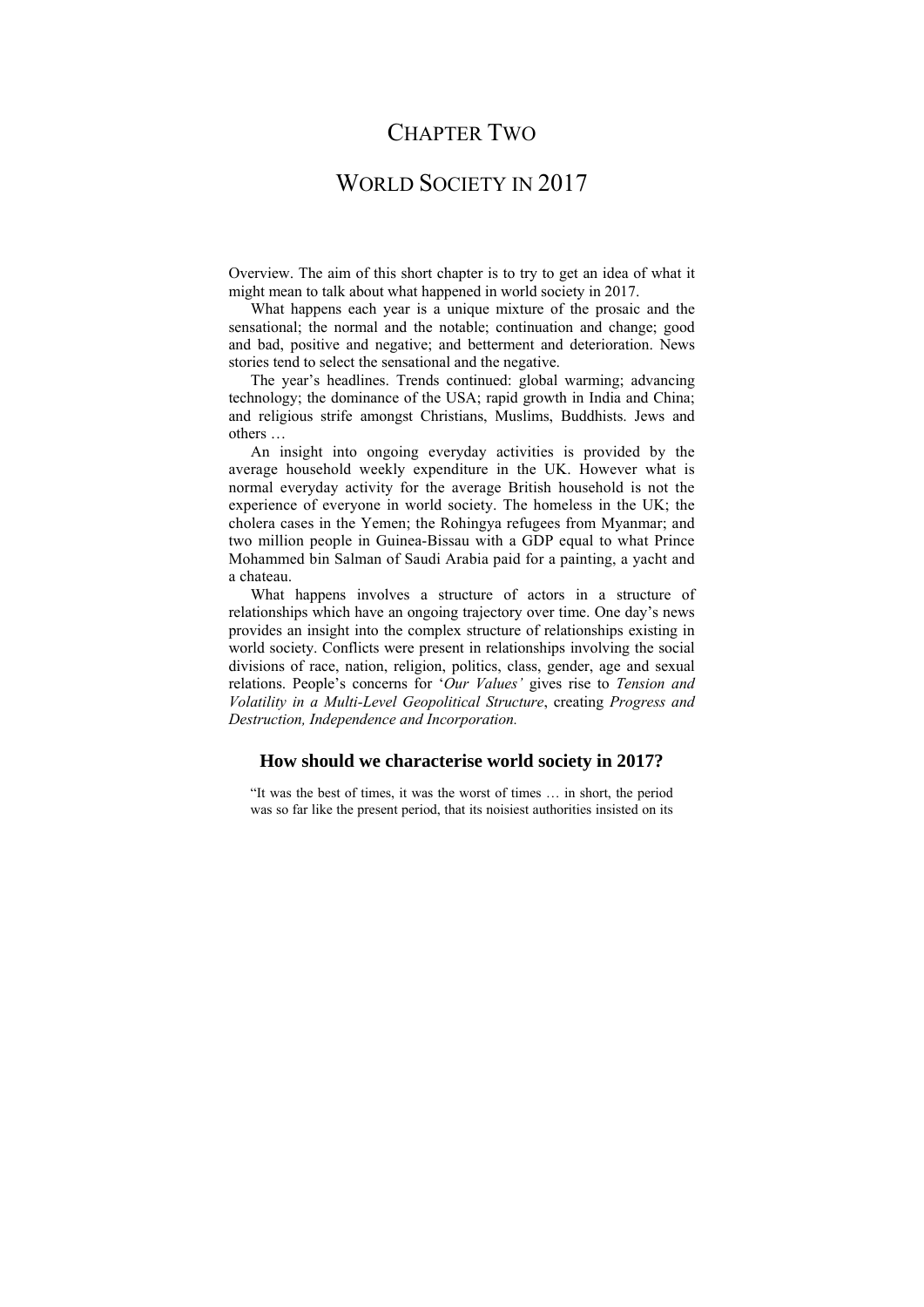being received, for good or for evil, in the superlative degree of comparison only."<sup>8</sup>

How should we characterise world society in 2017? Should we look at the headlines and the reports of journalists in the newspapers? … or should we look at the statistical accounts? Both are informative. Both sensational events and prosaic events did indeed occur in 2017. Also the sensational events of 2017 were different from the sensational events of previous years … and these same general remarks about 2017 could also have been made a year ago about 2016. That is what one would expect from a complex system like world society. Combining these various thoughts we can characterise 2017 in the following way:

differently sensational and prosaic as usual

a mixed year – a somewhat different variety of events as usual

some things stayed the same; not so many changed some things changed a little; not so many changed a lot some things continued in the same direction; not so many changed direction

some things improved; not so many things deteriorated

We can think of world society as a system which operates in such a way as to exhibit a pattern of normal functioning together with less common patterns of abnormality. Abnormalities may be local or more widespread – they may start local and become more widespread involving a larger part of society. Abnormality may be either positive or negative.

For example most people are healthy most of the time but everybody has illness some of the time and a few people have illness most of the time. Most households are safe most of the time but a few households experience catastrophic failure. Most cities have a normal routine but a few cities are visited by abnormal events. Most states function in an acceptable way but a few states are categorised as 'failed' states … occasionally there is concern that a state has broken international rules.

<sup>&</sup>lt;sup>8</sup> Burleigh quotes Dickens in his title and in his preface in order to convey the quandary of characterising the current times.

Burleigh, Michael. *The Best of Times, the Worst of Times. A History of Now.*  London, Macmillan: 2017.

Dickens, Charles. *A Tale of Two Cities*. London: All The Year Round, 1859.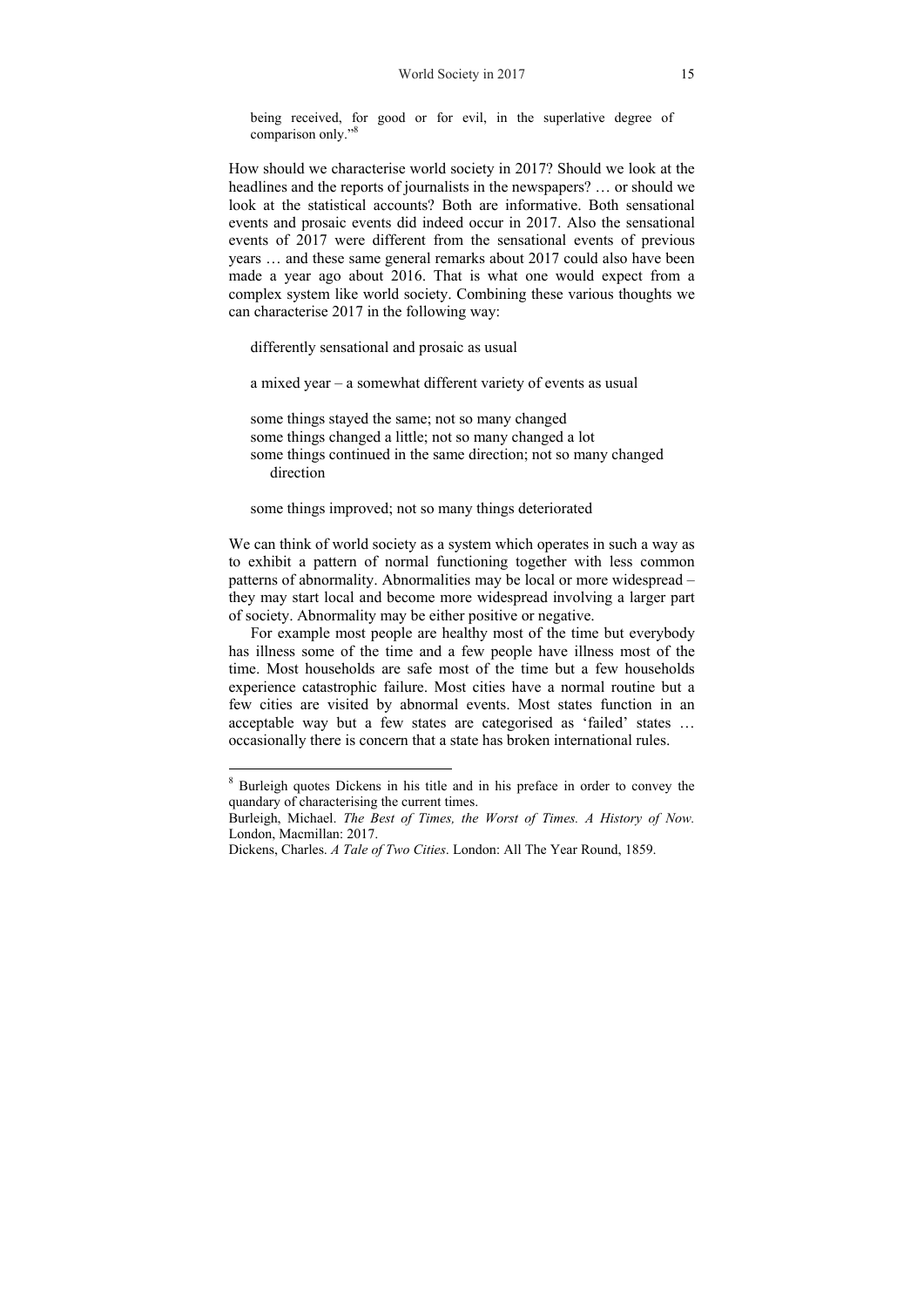What is world society doing at any one point in time? One answer to this is to look at one day's news. What we find is a rich variety of events involving a rich variety of actors in relationships in a complex structure. These events are not all the events - they are the abnormal events and are often of a negative conflictual nature.

Thinking of world society as a system, we can consider its structure and its process. World society involves a complex structure of relationships. The relationships are ongoing processes and we can consider the trajectory of these ongoing relationships. The trajectory may contain both normal and notable events, the latter tending to be selected as news.

#### **The year's headlines**

Trends continued: global warming; advancing technology; the dominance of the USA; rapid growth in India and China; and sometimes religious strife amongst Christians, Muslims, Buddhists, Jews and others.

The volcanic outbursts from Donald Trump, the new president in the White House,<sup>9</sup> contrasted with the assured calm displayed by China's Xi Jinping at home and globally. Trump's style caused nervousness at home and around the world. China's activities caused nervousness among its Pacific neighbours. North Korea continued its nuclear missile development in the face of angry words from Washington, UN resolutions, sanctions and diplomacy. Vladimir Putin's relations with Russia's near neighbours – the Baltic states, Ukraine, Turkey, Syria and Iraq – created nervousness in the West. Joint, though separate and not always harmonious, action involving both Russia and the USA succeeded in rolling back Isis in Syria and Iraq.10 Saudi Arabia and Iran continued their involvement in the disastrous situation in the Yemen.

In Europe, Catalonians were divided in their opinion about staying in Spain or leaving; Brexit discussions continued within the UK and between UK and the European Union as a general election produced a minority government; in France the astonishing ascent of centrist Macron took him to the presidency; Angela Merkel struggled to form a centrist coalition in Germany; and in Austria a coalition formed involving the far right.

<sup>&</sup>lt;sup>9</sup> Editorial. "Temperamental Trump. The US president is devaluing his office by neglecting traditional statecraft in favour of personal feuds and off-the-cuff pronouncements." *The Times*, January 5, 2018: 33.

Wolff, Michael. *Fire and Fury: Inside the Trump White House*. Henry Holt. 2018. 10 Parfitt, Tom and Hannah Lucinda Smith. "It's mission accomplished in Syria, declares Russia." *The Times*, December 8, 2017: 31.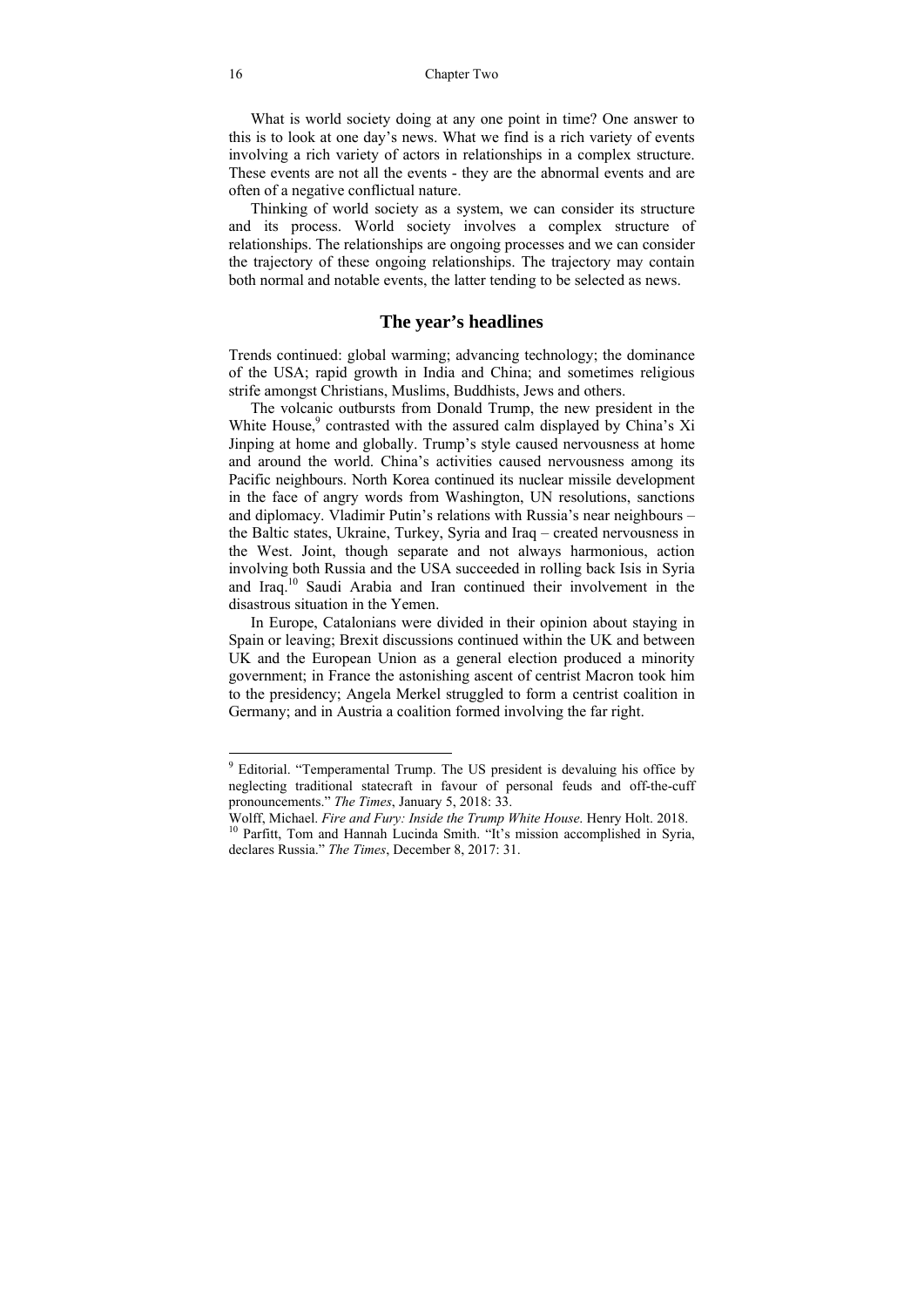President Maduro entrenched his leftist government in Venezuela**.** Anarchy continued in Libya while in the south of the continent the long rule of Robert Mugabe in Zimbabwe ended, and the position of President Zuma of South Africa weakened. The Rohingya refugees fled persecution in Myanmar.

#### **Normal everyday activities**

Each day the sun rises. Here in the UK in February the days are lengthening. Thomas' first lambs have been born. The trains have (mostly) been following their daily schedules taking people to their accustomed workplaces and to leisure pursuits and then back home again. People, families, schools, organisations and governments follow their everyday activities. Special occasions, milestones, birthdays are reached and celebrated. One view of everyday activities is provided by the average household weekly expenditure in the UK.<sup>11</sup> See Table 2.1.

|  |  |  | Table 2.1 Weekly household expenditure in the UK |  |
|--|--|--|--------------------------------------------------|--|
|--|--|--|--------------------------------------------------|--|

|                                    | £.     |
|------------------------------------|--------|
| Transport                          | 72.70  |
| Housing (net), fuel and power      | 72.50  |
| Recreation and leisure             | 68.00  |
| Food and non-alcoholic drinks      | 56.80  |
| Restaurants and hotels             | 45.10  |
| Miscellaneous goods and services   | 39.70  |
| Household goods and services       | 35.50  |
| Clothing and footwear              | 23.50  |
| Communication                      | 16.00  |
| Alcohol, tobacco and illegal drugs | 11.40  |
| Health                             | 7.20   |
| Education                          | 7.00   |
| Total                              | 528.90 |
|                                    |        |

 $\overline{a}$ 

<sup>&</sup>lt;sup>11</sup> Hosking, Patrick. "Spending on cigarettes and alcohol falls to 15-year low." The *Times*, February 17, 2017: 1-2.

ONS:

https://www.ons.gov.uk/peoplepopulationandcommunity/personalandhouseholdfin ances/expenditure/bulletins/familyspendingintheuk/financialyearendingmarch2016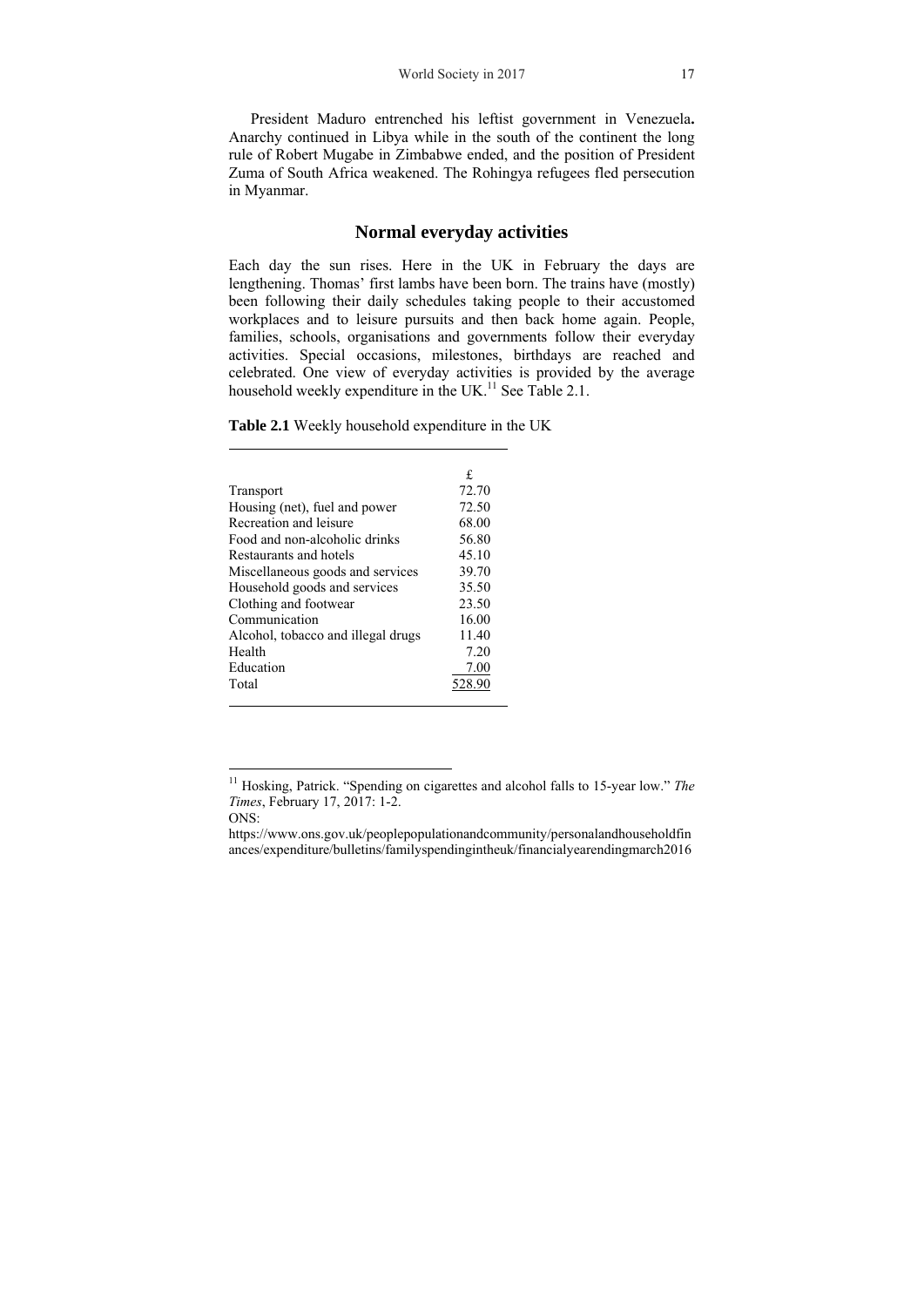However what is normal everyday activity for the average British household is not the experience of everyone in world society.

In the UK a charity providing long-term accommodation and support for homeless under-25s has also set up an emergency helpline which has been called by more than 1,600 young people in its first six months.<sup>12</sup>

There are one million cases of cholera in war-torn Yemen and 80% of the population has little or no access to food, fuel, clean water or healthcare<sup>13</sup>

In Myanmar, conflict between the Buddhist majority and the Muslim Rohingyan minority, created a refugee crisis with people fleeing into Bangladesh.14

In Guinea-Bissau just under two million people have a gross domestic product of just over a billion dollars …

… and at the other extreme, just over a billion dollars is what Crown Prince Mohammed bin Salman of Saudi Arabia paid for a painting, a yacht and a chateau. $15$ 

"In his home country he is leading an austerity drive, but abroad he has been identified in the past year as the buyer of a \$500 million yacht and a Leonardo da Vinci painting for \$450 million … According to research by *The New York Times*, he is the ultimate owner - through a series of shell companies - of the world's most expensive house, a \$300 million (£225 million) Louis XIV-style palace near Versailles."

#### **A complex structure of relationships: one day's news**

World society involves a complex structure of relationships. The relations may be cooperative or conflictual – the latter being given prominence in the news. A brief glimpse of the great array of these conflicts is provided by the twenty or so items which appeared in just a single day's news on Tuesday 5th September 2017 in *The Times*. Conflicts were present in the social divisions of race, nation, religion, politics, class, gender, age and sexual relations. Table 2.2 presents a selection of the headlines.

<sup>&</sup>lt;sup>12</sup> Brindle, David. "Emergency helpline saves invisible young homeless from wretched life on streets." *The Observer*, December 17, 2017: 19.

<sup>&</sup>lt;sup>13</sup> Trew, Bel. "One million cases in Yemen cholera crisis." *The Times*. December 22, 2017: 42

<sup>14</sup> Philp, Catherine. "Malala tells Suu Kyi to speak out on refugee crisis." *The Times*, September 5, 2017: 30-31.<br><sup>15</sup> Spencer, Richard. "Saudi prince's \$300m chateau is the world's most expensive

home." *The Times*, December 18, 2017.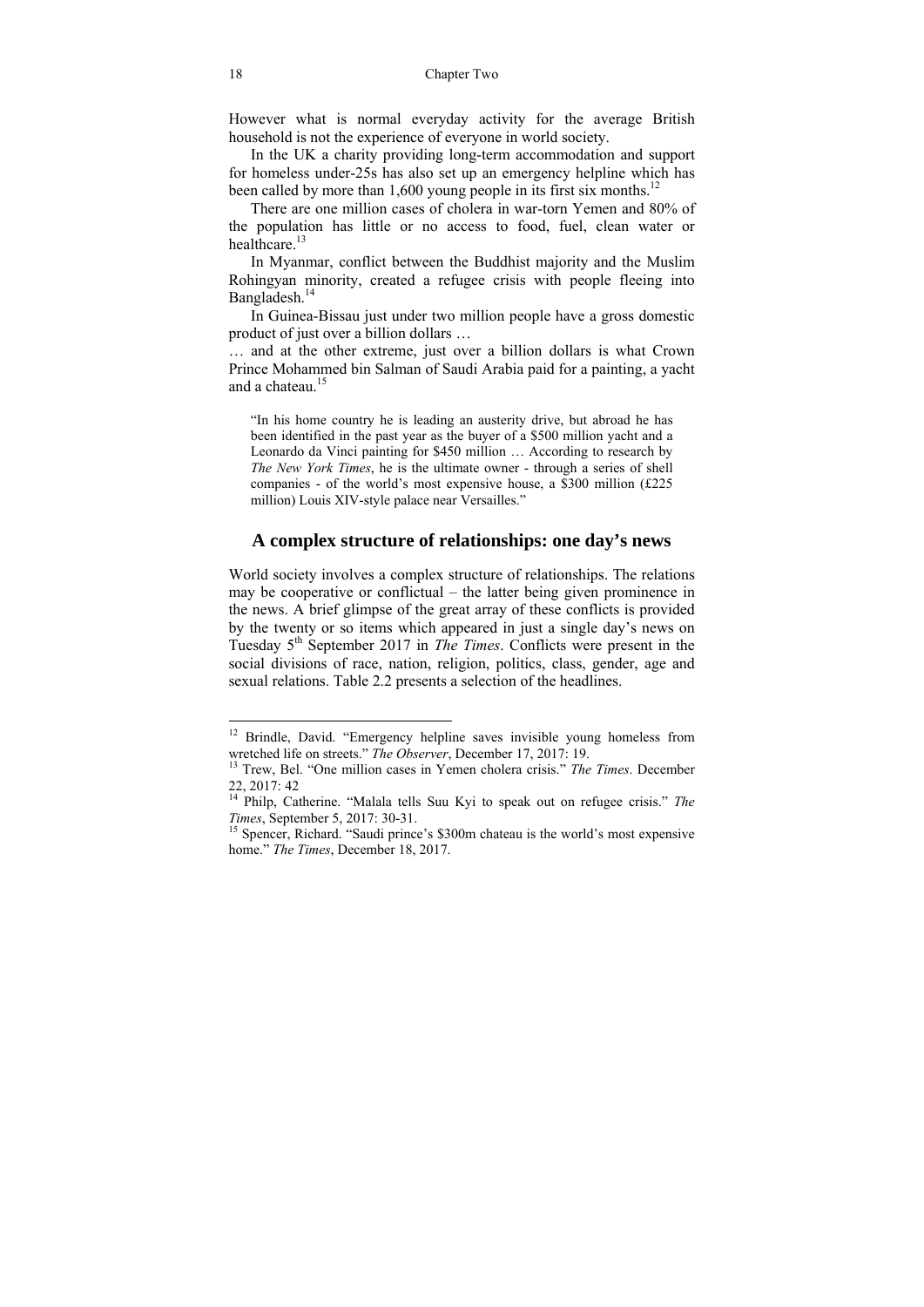Race. (1) Bell Pottinger, one of the City of London's best-known PR firms, was expelled from the Public Relations and Communications Association for association with a "potentially racially divisive" campaign in South Africa, promoting a narrative of "economic emancipation from white monopoly capital". (2) Calhoun College at Yale University has been renamed Hooper College because John Calhoun, a 19<sup>th</sup> century vice president of the USA, was a leading proponent of slavery.

Nation. The North Korean testing of a nuclear bomb prompted an emergency session of the UN security council with the UK and France supporting the US call for increasing the pressure but China and Russia reluctant to do so.

**Table 2.2** Conflictual social relations: one day's headlines

 $\overline{a}$ 

North Korean leader is begging for war, America tells UN Children at risk of sexual exploitation Home schooling fuels extremism, police chief warns Religious groups defend MP over grooming claim Protest over Lidl's disappearing cross Non-believers outnumber the faithful by widest margin yet Couple hit guests at wedding Law student who ridiculed Isis is accused of hate crime Crackdown on fantasists who win payouts for sex abuse lies Blackmailer ordered web rape of baby Englishman aims to lead Scottish Labour Childhood is under threat as never before Race and sex abuse Rebel religion. Violence against Muslims in central Africa threatens to turn into genocide Malala tells Suu Kyi to speak out on refugee crisis Outrage in Ankara after Merkel dashes Turkey's EU hopes Bishop shelters 2,000 Muslims from massacre 'Dictator' forces paper to close Yale drops slave owner in favour of female admiral Bell Pottinger expelled from PR body over race campaign  $\overline{a}$ 

Nation, class, politics. (1) In a TV election debate in Germany Merkel and Schultz discussed stopping the talks about Turkey's EU membership, prompting complaints from Turkey of populist Turkey-Erdogan-bashing. (2) Richard Leonard is the favourite to become the new leader of Scottish Labour and has defended his English, private-school past. He said that nobody should be criticised for where they were born or went to school.